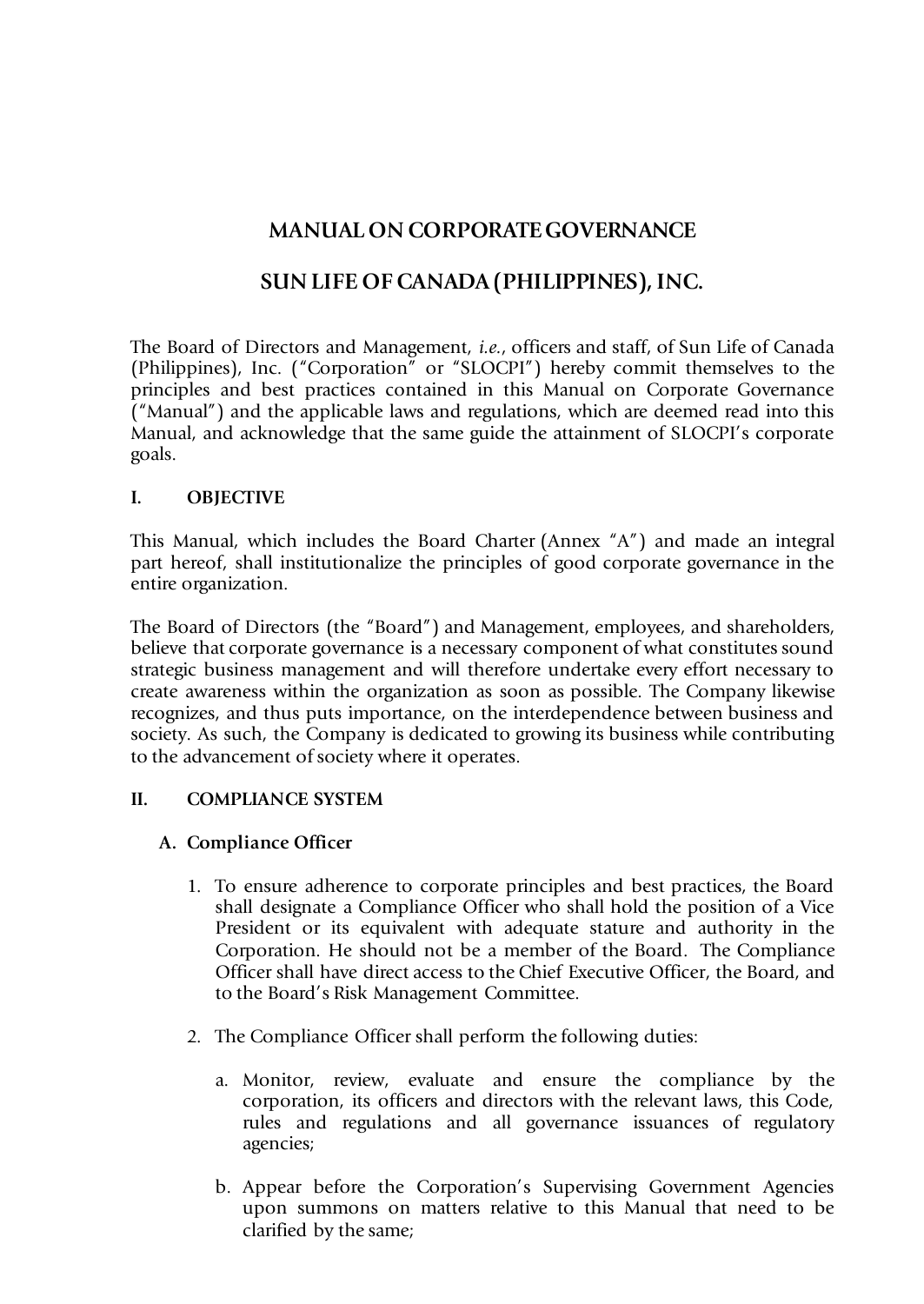- c. Determine violation/s of the Manual and recommend the penalty for violation thereof for further review and approval of the Board;
- d. Collaborate with other departments to properly address compliance issues, which may be subject to investigation;
- e. Identify possible areas of compliance issues and works towards the resolution of the same;
- f. Ensure the attendance of board members and key officers to relevant trainings;
- g. Perform such other duties and responsibilities as may be provided by the IC;
- h. Annually attend a training on corporate governance
- i. Issue a certification when necessary, on the extent of the Corporation's compliance with this Manual for the completed year, explaining the reason/s for the latter's deviation from the same, if any;
- j. Identify, monitor, and control compliance risks;
- k. Sit as a resource person in the Review Committee for Related Party Transactions;
- l. Ensure that the Corporation complies with relevant rules and regulations and is informed of regulatory developments in areas affecting related parties;
- m. Aid in the review of the Corporation's transactions and identify any potential RPT that would require review by the Board or RPT Committee; and
- n. Ensure that the RPT policy is kept updated and is properly implemented throughout the Corporation.
- 3. The appointment of the Compliance Officer shall be immediately disclosed the Corporation's Supervising Government Agencies. All correspondence relative to the Compliance Officer's functions as such shall be addressed to the Compliance Officer.
- B. **Board of Directors.** Compliance with the principles of good corporate governance shall start with the Board. It shall be the Board's responsibility to foster the long-term success of the Corporation and secure its sustained competitiveness in a manner consistent with its fiduciary responsibility, which it shall exercise in the best interest of the Corporation, its shareholders and other stakeholders. The Board shall conduct itself with utmost honesty and integrity in the discharge of its duties, functions and responsibilities.
	- 1. **General Responsibility. A** director's office is one of trust and confidence. A director shall act in a manner characterized by transparency, accountability and fairness.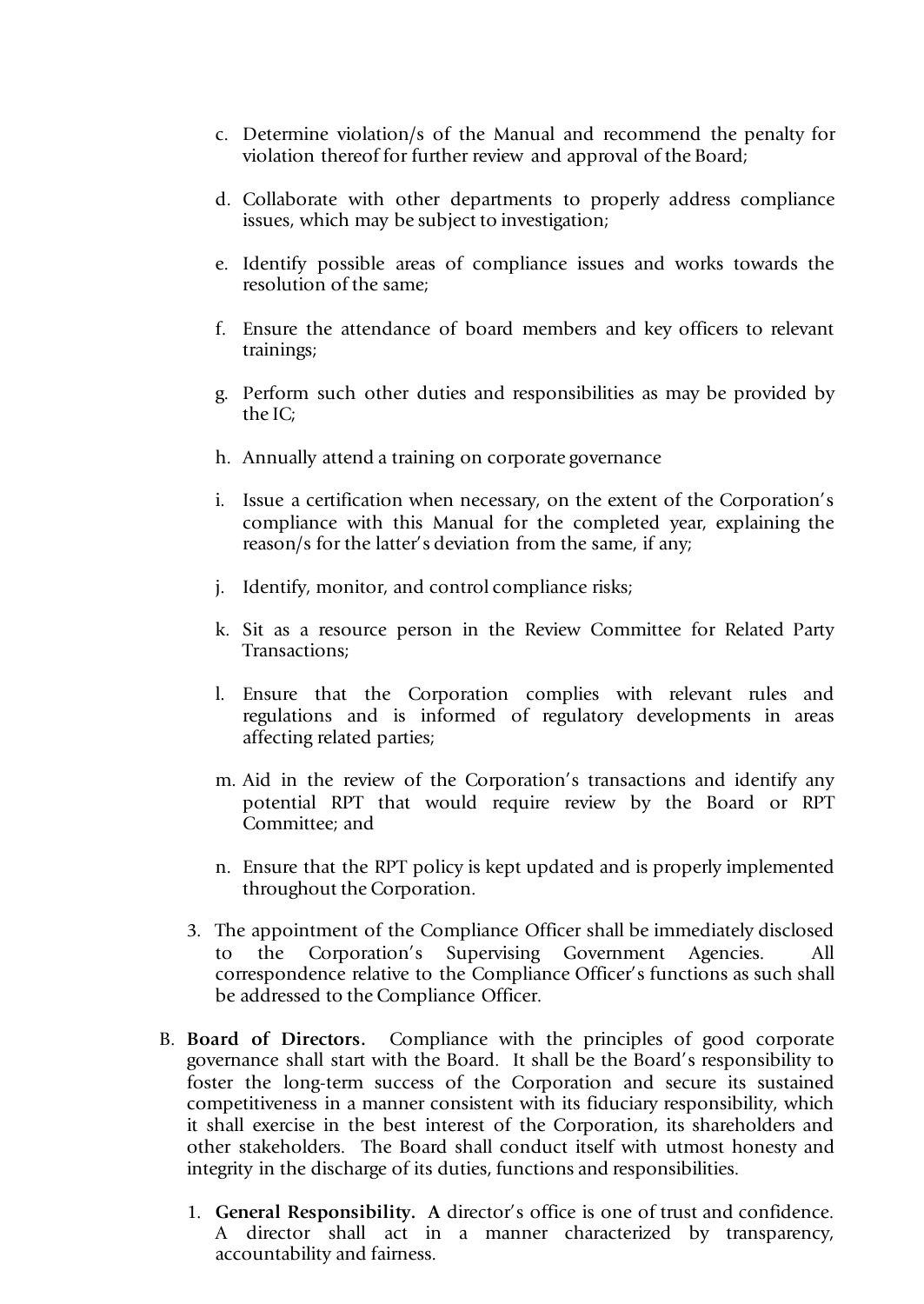#### **2. Duties and Responsibilities of the Board**

- a. Install a process of selection to ensure a mix of competent directors and officers;
- b. Determine the relationship between remuneration and performance of key officers and board members which should be aligned with the longterm interests of the company; and consider the following key factors: 1) the level of remuneration must be commensurate to the role; 2) no director should participate in the determination of his own per diem or compensation; and 3) remuneration pay-out schedules should be sensitive to risk outcomes over a multi-year horizon.

For employees in control functions (e.g., risk, compliance and internal audit), their remuneration is determined independent of any business line being overseen, and performance measures are based principally on the achievement of their objectives so as not to compromise their independence.

- c. Determine the Corporation's purpose, its vision and mission and strategies to carry out its objectives;
- d. Ensure that the Corporation complies with all relevant laws, regulations and codes of best business practices;
- e. Identify the Corporation's major and other stakeholders and formulate a clear policy on communicating or relating with them through an effective investor relations program;
- f. Review and guide corporate strategy, major plans of action, risk management policies and procedures, annual budgets and business plans; set performance objectives; monitor implementation and corporate performance; and oversee major capital expenditures, acquisitions and divestitures;
- g. Adopt a system of internal checks and balances and oversee that an appropriate internal control system is in place, including setting up a mechanism for monitoring and managing potential conflicts of interest of board members, management, and shareholders/members.

In the performance of the Board's oversight responsibility, the minimum internal control mechanisms may include overseeing the implementation of the key control functions, such as risk management, compliance and internal audit, and reviewing the corporation's human resource policies, conflict of interest situations, compensation program for employees and management succession plan:

h. As the Board is responsible for defining the company's level of risk tolerance and providing oversight over its risk management policies and procedures, it shall oversee that a sound Enterprise Risk Management (ERM) framework is in place to effectively identify, assess and manage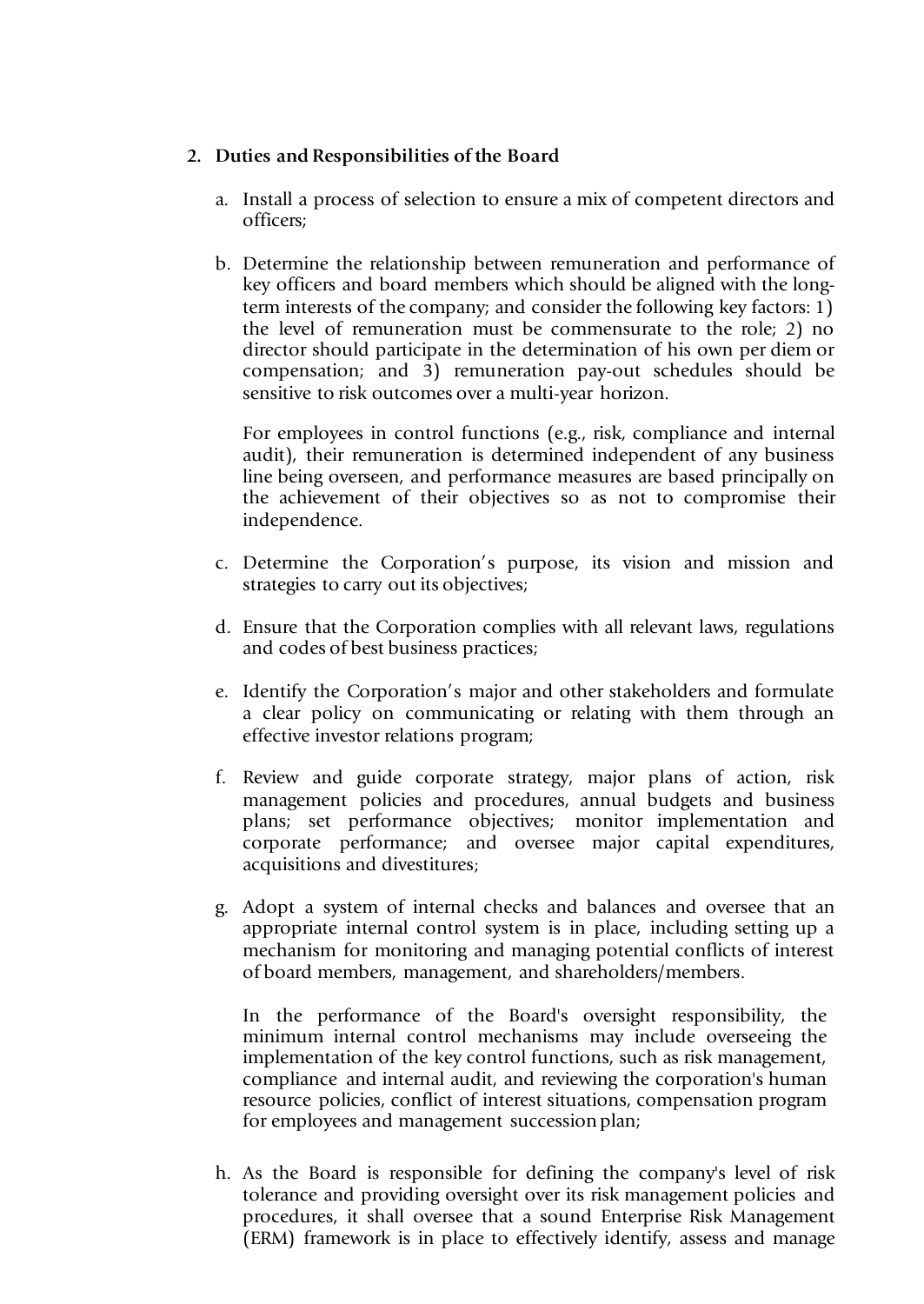key risk areas and key performance indicators and monitor these factors with due diligence;

- i. Properly discharge Board functions by meeting regularly. Independent views during Board meetings shall be given due consideration and all such meetings shall be minuted;
- j. Keep Board authority within the powers of the institution as prescribed in the Articles of Incorporation and By-laws, and in existing laws, rules and regulations;
- k. Primarily responsible for approving the selection of the: (i) Management led by the CEO, and (ii) control functions lead by the Risk Officer, Compliance Officer, and Country Audit Head, to the extent allowed by company policies;
- l. Establish an effective performance evaluation framework that will ensure that the Management, including the Chief Executive Officer or his equivalent, and personnel's performance is at par with the standards set by the Board and Senior Management;
- m. Disclose all relevant and material information on individual board members and key executives to evaluate their experience and qualifications, and assess any potential conflicts of interest that might affect their judgment;
- n. Identify the Corporation's various stakeholders, promote cooperation between them and the Corporation in creating wealth, growth and sustainability, and provide a mechanism on the fair treatment and protection of stakeholder;
- o. Accomplish the Corporation's Board Effectiveness Questionnaire on an annual basis; and
- p. Have the overall responsibility in ensuring that transactions with related parties and other unusual or infrequently occurring transactions, which pass the materiality threshold are handled in a sound and prudent manner, with integrity, and in compliance with applicable laws and regulations to protect the interest of policyholders, members, planholders, card holders, claimants, creditors and other stakeholders, including:
	- o To observe good governance and approve an overarching policy on the handling of RPTs to ensure that there is effective compliance with existing laws, rules and regulations at all times, that these are conducted on an arm's length basis, and that no stakeholder is unduly disadvantaged. A group-wide RPT policy shall be adopted, encompassing all entries within the group, taking into account their size, structure, risk profile and complexity of operations;
	- o To approve all material RPTs, those that cross the materiality threshold, and write-off of material exposures to related parties, and submit the same for confirmation by majority vote of the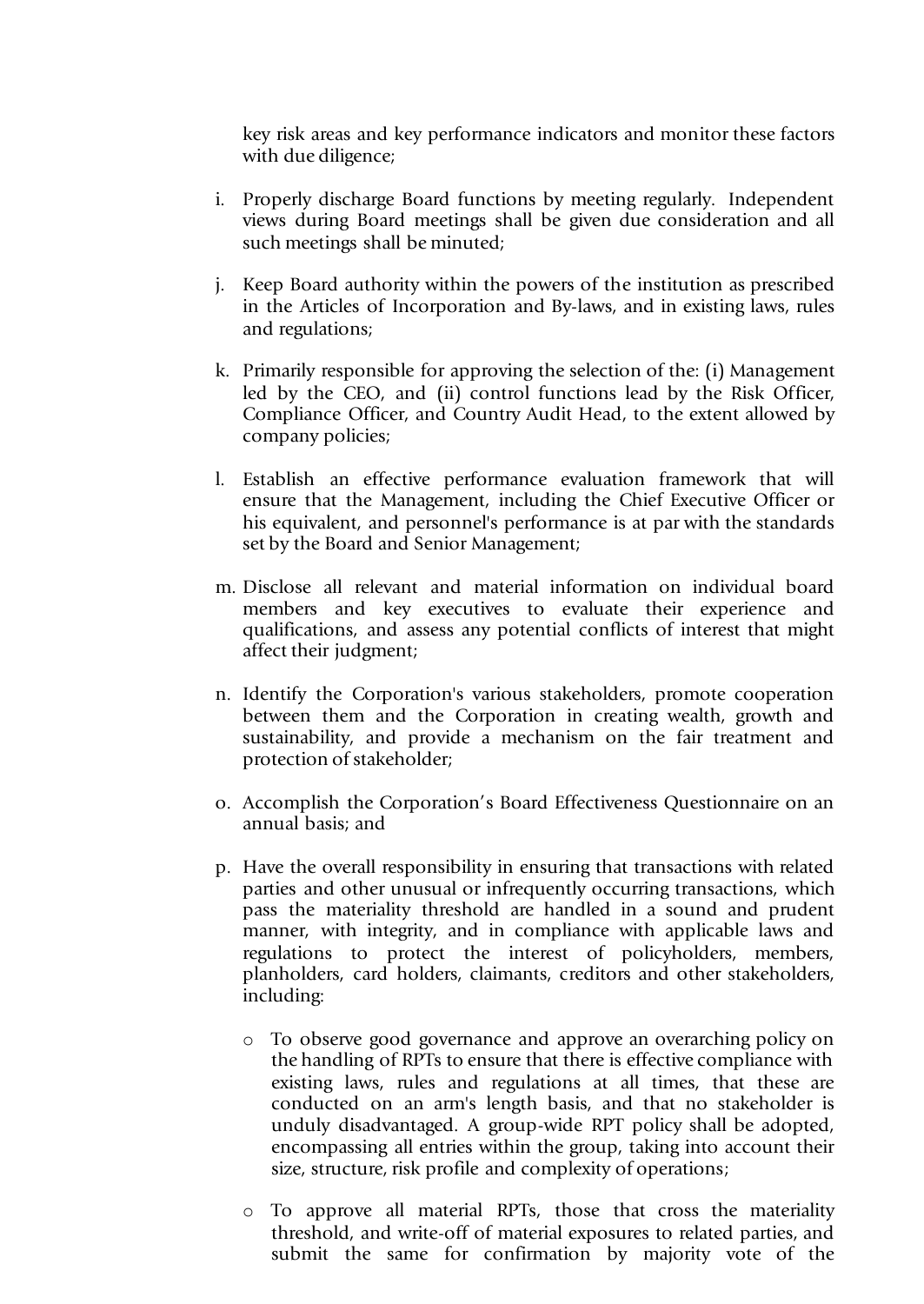stockholders in the annual stockholders' meeting. Any renewal or material changes in the terms and conditions of RPTs shall also be approved by the board of directors;

- o To receive reports on breaches of internal limits or sub-limits for individual and aggregate exposures to a related party and for aggregate exposures to all related parties, and decide whether to accept the exposure or to take steps to address the breaches, as may be necessary, and to duly document the foregoing in the minutes of the meetings;
- o To delegate to appropriate management committee the approval of RPTs that are below the materiality threshold, subject to confirmation by the board of directors;
- o To establish an effective system to:
	- − Determine, identify and monitor related parties and RPTs;
	- − Continuously review and evaluate existing relationships between and among businesses and counterparties; and
	- ldentify, measure, monitor and control risks arising from RPT; and.
	- − Approve any changes in the policies and procedures regarding the foregoing;
- o To maintain adequate capital against risks associated with exposures to related parties. ln this regard, material risks arising from RPTs shall be considered in the capital planning process;
- To oversee the integrity, independence, and effectiveness of the policies and procedures for whistleblowing;
- o To ensure that senior management addresses legitimate issues on RPT that are raised;
- o To ensure that staff who raise concerns are protected from detrimental treatment or reprisals; and
- o To constitute an RPT Committee.

#### **3. Duties and Responsibilities of a Director**

- a. Act on a fully informed basis, in good faith, and with due diligence and care (Duty of Care);
- b. Act in the interest of the company and all its shareholders, and not those of the controlling company of the group or any other stakeholder (Duty of Loyalty);
- c. Conduct fair business transactions with the Corporation and ensure that personal interest does not bias Board decisions;
- d. Devote time and attention necessary to properly discharge his duties and responsibilities;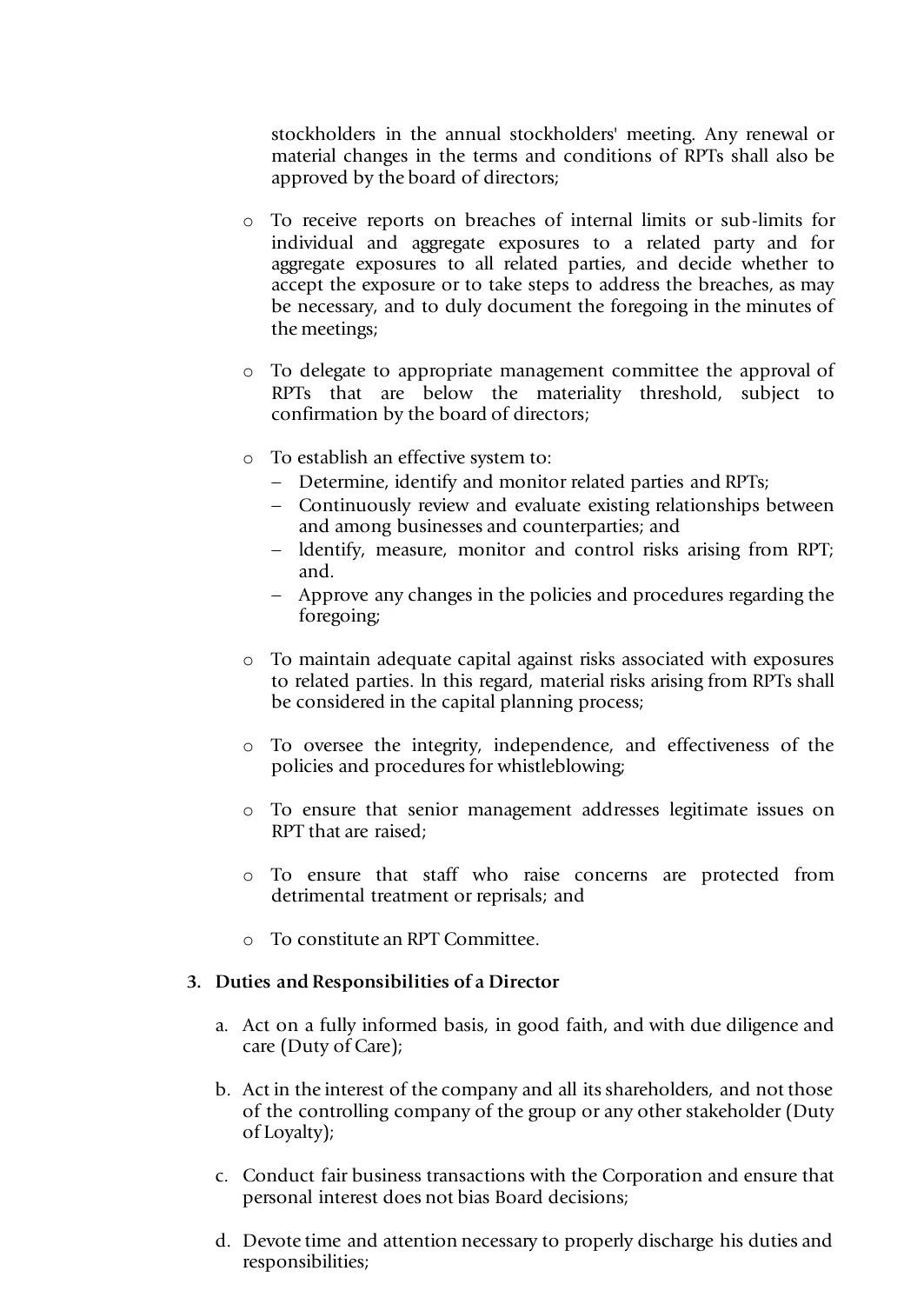- e. Act judiciously;
- f. Exercise independent judgment;
- g. Have a working knowledge of the statutory and regulatory requirements affecting the Corporation, including the contents of its Articles of Incorporation and By-Laws, the requirements of the Corporation's Supervising Government Agencies, and where applicable, the requirements of other regulatory agencies;
- h. Observe confidentiality;
- i. Ensure the continuing soundness, effectiveness and adequacy of the Corporation's control environment; and
- j. For the non-executive directors, not to serve in more than five (5) Insurance Commission Regulated Entities and Publicly Listed Companies.
- C. **Board Committees.** To aid in complying with the principles of good corporate governance, the Board shall constitute the following Committees:
- 1. **Audit, Risk Management and Review of Related Party Transactions (RPT) Committee.** The Audit, Risk Management, and Review of RPT ("ARMR") Committee is a standing committee of the Board whose primary functions are to assist the Board with its oversight role with respect to:
	- The integrity of financial statements and related information;
	- The Corporation's compliance with financial regulatory requirements; and
	- The adequacy and effectiveness of the internal control environment implemented and maintained by management.

The ARMR Committee is composed of not less than three (3) Directors, all or majority of whom shall be independent Directors, including a Committee Chair, and who are appointed by the Board on an annual basis following each annual meeting.

The ARMR Committee as a whole shall possess the experience and expertise required to fulfill the Committee's mandate.

Each member of the ARMR Committee shall be financially literate, preferably having experience in accounting or finance, or at least an adequate understanding of, or competence in, most of the Corporation's financial and risk management systems and regulatory environment.

In the Sun Life Financial group, a member of the ARMR Committee is financially literate if, after seeking and receiving any explanations or information from senior financial management of the Corporation or the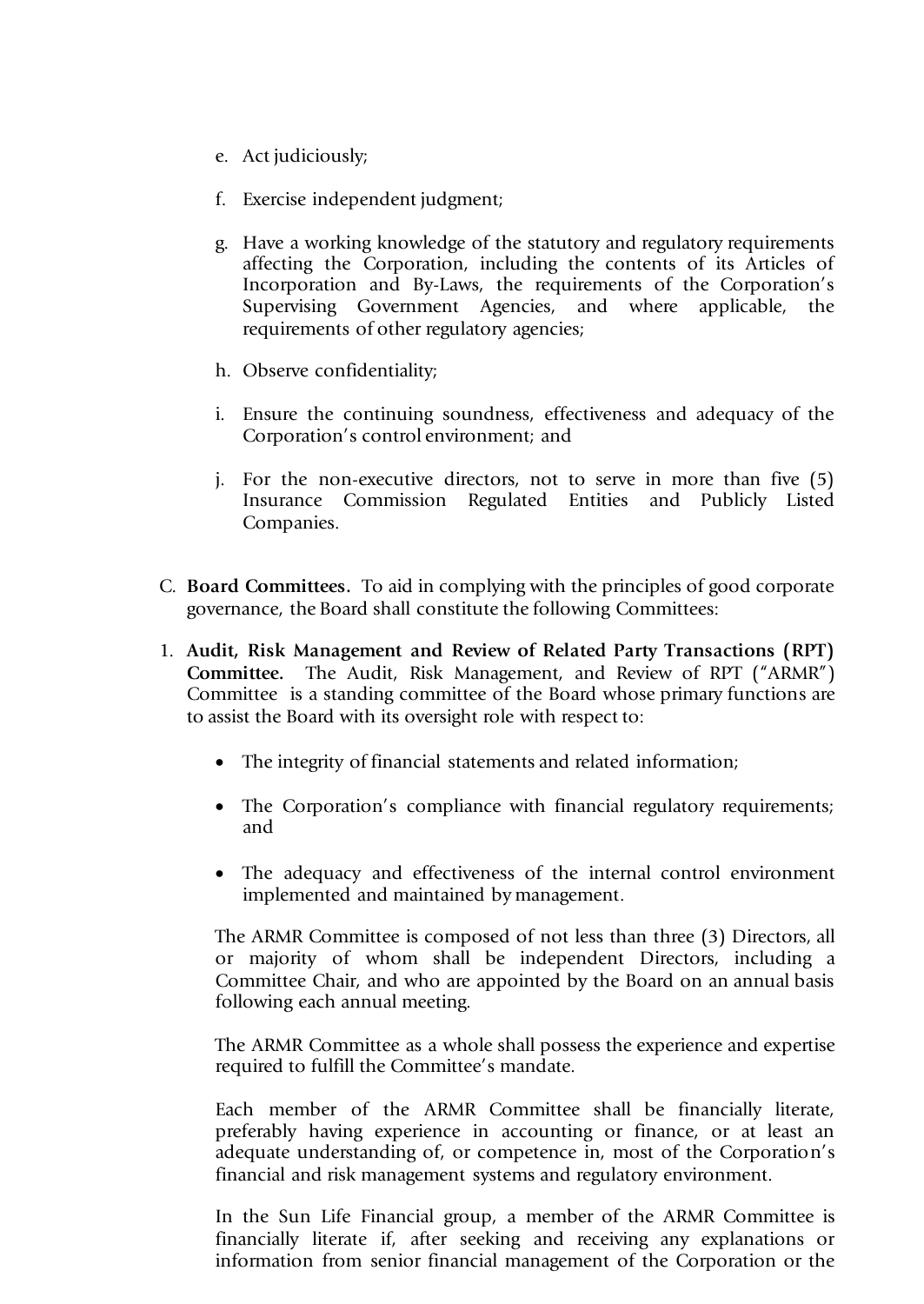External Auditor, that the member requires, the member is able to read and understand the financial statements of the Corporation to the extent sufficient to be able to intelligently ask, and to evaluate the answers to, probing questions about the material aspects of those financial statements.

Any member of the ARMR Committee may be removed or replaced at any time by the Board and the Board shall fill vacancies in the ARMR Committee.

o Structure and Operations

A meeting of the ARMR Committee may be called at any time by the Chairman of the Board, the Committee Chair or by two (2) members of the Committee. The ARMR Committee meets as frequently as necessary, but not less than four (4) times a year. A quorum at any meeting of the Committee shall be a majority of its members.

The External Auditor receives notices of, and may attend all Committee meetings. The Committee shall regularly hold private sessions with the External Auditor, without management present and with the Internal Auditor, Risk Officer and the Compliance Officer without management or the External Auditor present.

On an annual basis, the Committee will review its Charter and the Forward Agenda for the Committee, where necessary, recommend changes to the Board for approval.

- o Duties and Responsibilities. The ARMR Committee shall:
- A. Acting as An Audit Committee
	- Provide oversight of the Corporation's internal and external auditors; and ensures the independence of Internal and External Auditors, and that both auditors are given unrestricted access to all records, properties and personnel to enable them to perform their respective audit functions;
	- Consider the appointment of an internal auditor and independent external auditors and any question of resignation or dismissal;
	- Coordinate, monitor and facilitate compliance with laws, rules and regulations;
	- Maintain the Corporation's international standards for accounting and auditing processes, practices and methodologies, and observe the following in relation to this:
		- i. Remain 100% compliant with the International Accounting Standard; and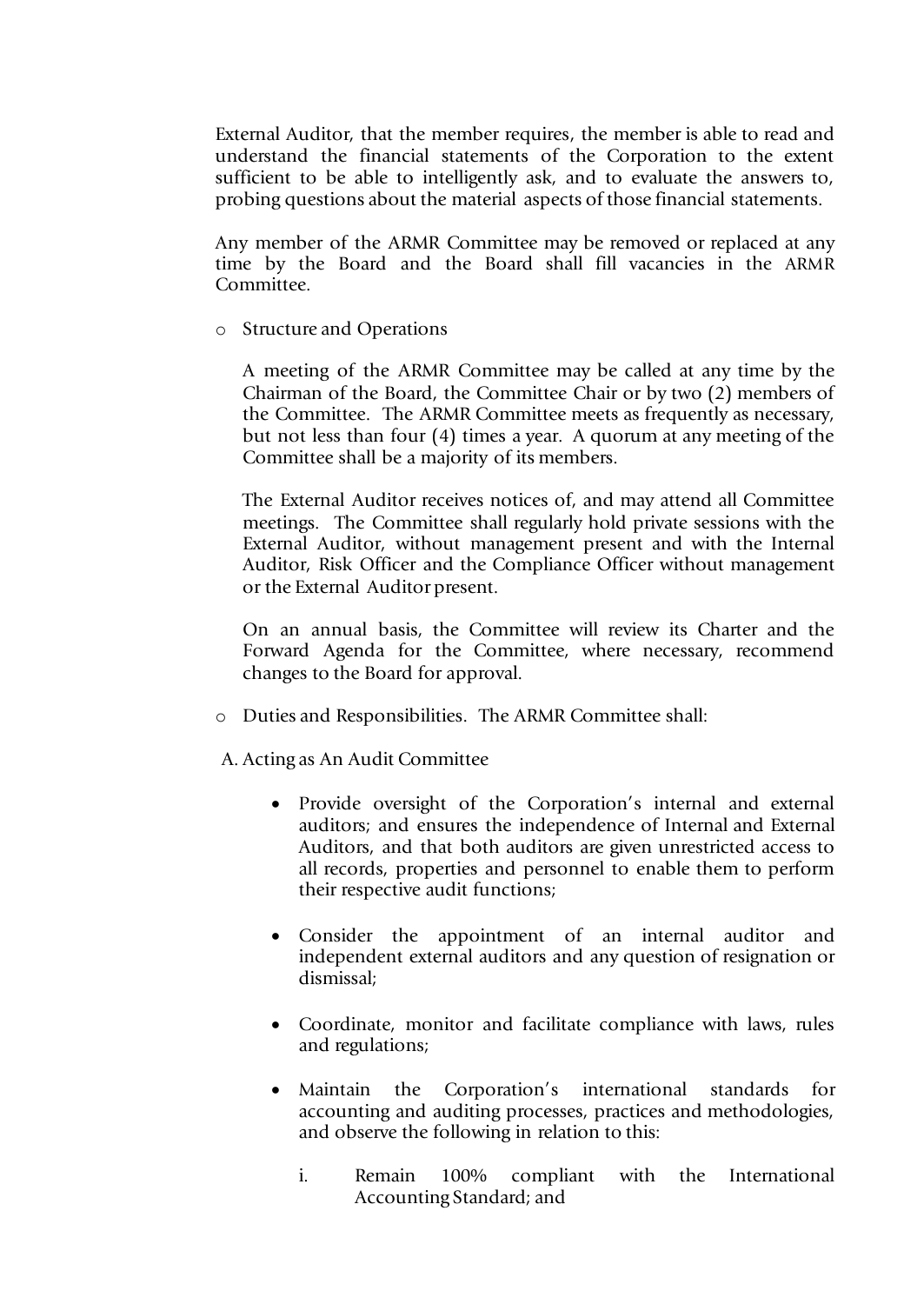ii. Keep current the accountability statement that specifically identifies officers and/or personnel directly responsible for the accomplishment of such task.

The Committee shall also perform the following:

#### *Financial Reporting*

- Review with management and the External Auditor and make recommendations to the Board on the approval of the Corporation's annual financial statements;
- In conducting its review of the annual financial statements:
	- ii. Review and approve the Interim and Annual Financial Statements before their submission to the Board, with particular focus on the following matters:
		- a) Any change/s in accounting policies and practices
		- b) Areas where a significant amount of judgment has been exercised
		- c) Significant adjustments resulting from the audit
		- d) Going concern assumptions
		- e) Compliance with accounting standards
		- f) Compliance with tax, legal and regulatory requirements
	- ii. Discuss with the External Auditor any significant changes that were required in the external audit plan, any significant issues raised with management during the course of the audit or review, including any restrictions on the scope of activities or access to information, and those matters that are required to be discussed under generally accepted auditing standards;
	- iii. Receive a report from management of its review of financial statements;
	- iv. Assure itself that the External Auditor is satisfied that the accounting estimates and judgments made by management, and management's selection of accounting principles, reflect an appropriate application of generally accepted accounting principles;
	- v. Discuss with the Actuary the parts of the financial statements prepared by that officer;
	- vi. Review with management and the External Auditor the Corporation's principal accounting practices and policies; and
	- vii. Consider emerging industry, regulatory and accounting standards and the possible impact on the Corporation's principal accounting practices and policies.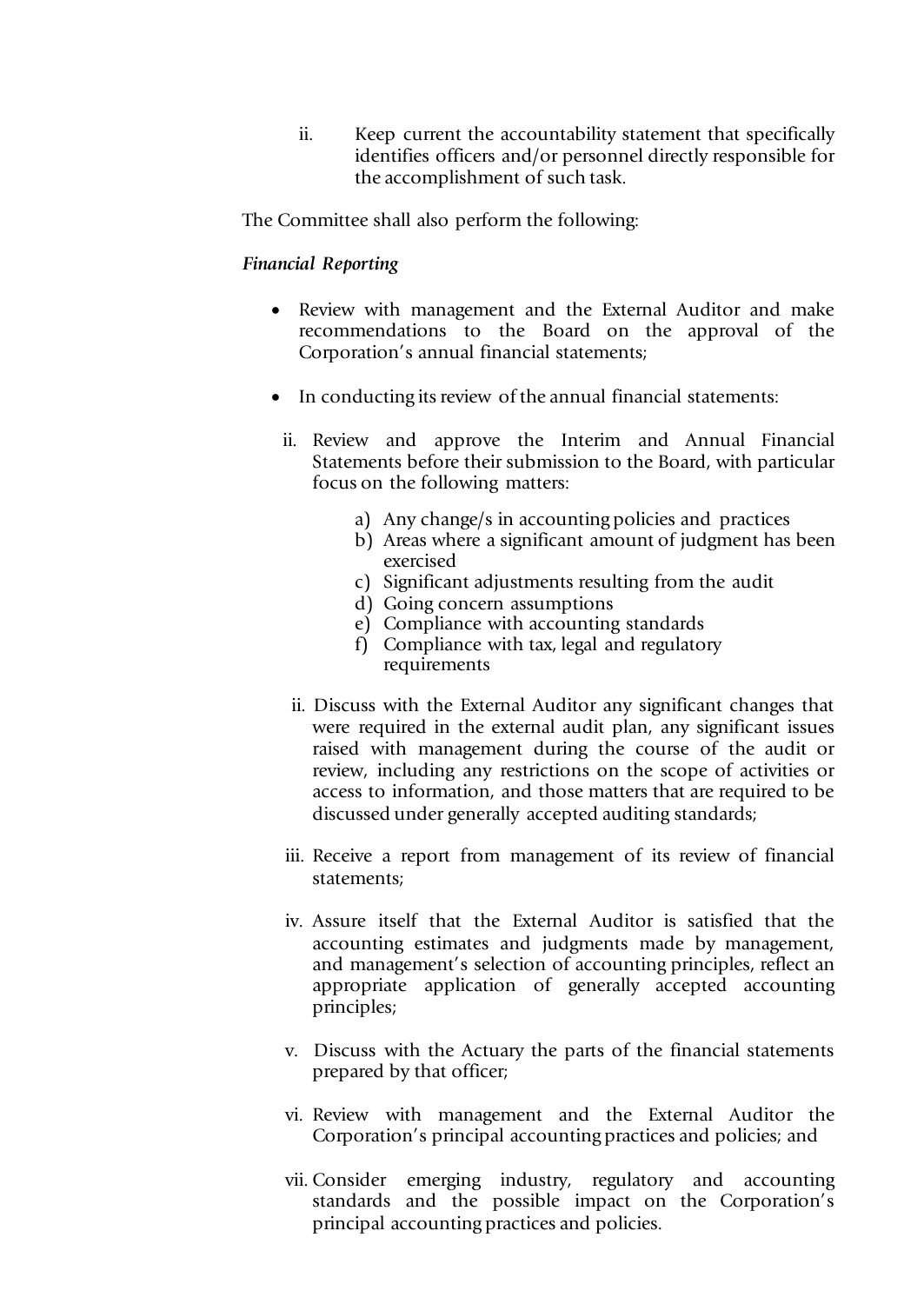### *External Audit*

- Review with the External Auditor and management the overall scope of the annual audit plan, quality control procedures and the resources that the External Auditor will devote to the audit;
- Ensure that the External Auditor maintains its independence from the Corporation, and that the services provided are in accordance with Sun Life Financial's Policy Restricting the Use of External Auditors;
- Recommend to the Board the appointment, reappointment, removal and fees of the External Auditor, duly accredited by the Commission, who undertakes an independent audit of the corporation, and provide an objective assurance on the manner by which the financial statements should be prepared and presented to the stockholders;
- Discuss and agree to the terms of the engagement letter issued by the external auditor prior to the approval of the engagement. Where relevant, the engagement letter should reflect changes in circumstances relevant to the external audit;
- Evaluate and determine the non-audit work, if any, of the External Auditor, and periodically review the non-audit fees paid to the External Auditor in relation to the total fees paid to him and to the Corporation's overall consultancy expenses. The committee should disallow any non-audit work that will conflict with his duties as an External Auditor or may pose a threat to his independence. The non-audit work, if allowed, should be disclosed in the Corporation's Annual Report and Annual Corporate Governance Report;
- Review management representation letters before these are transmitted to the external auditor to ensure that items in the letter are complete and appropriate; and
- Assess the extent of cooperation provided by Management during the conduct of the external audit.

#### *Internal Control and Audit*

- Require management to implement and maintain appropriate internal control procedures, and review, evaluate and approve procedures;
- Monitor and evaluate the adequacy and effectiveness of the corporation's internal control system, integrity of financial reporting, and security of physical and information assets and require a well-designed internal control procedures and processes that will provide a system of checks and balances should be in place in order to (a) safeguard the company's resources and ensure their effective utilization, (b) prevent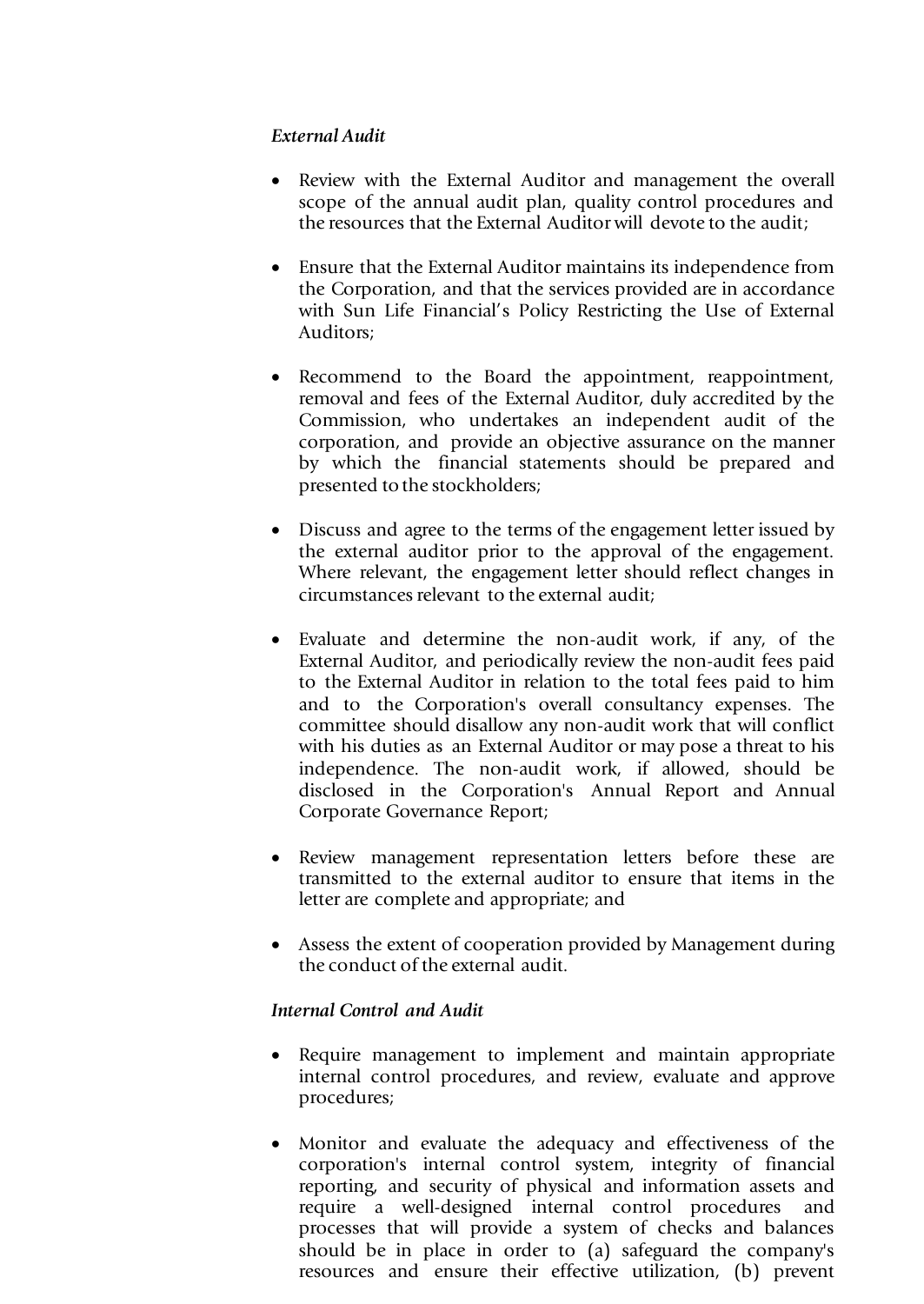occurrence of fraud and other irregularities, protect the accuracy and reliability of the company's financial data, and (d) ensure compliance with applicable laws and regulations;

- Review management's reports on the effectiveness of Sun Life Financial's disclosure controls and procedures and its internal control over financial reporting;
- Review and approve the annual internal audit plan and oversee its coordination with the External Auditor's audit plan; and
- Review with management and the Internal Auditor the effectiveness of the internal control procedures, including a report thereon received from the Internal Auditor that includes disclosure of any significant changes that were required in the internal audit plan and any significant issues raised with management during the course of the internal audit, including any restrictions on the scope of activities or access to information.

#### *Governance*

- Review investments and transactions that could adversely affect the well-being of the Corporation as the External Auditor or management may bring to the attention of the Audit Committee, and meet with the External Auditor to discuss any such investments and transactions; and
- Review matters within its mandate that are addressed in the regular examination and similar reports received from regulatory agencies.

#### *Other*

- Perform such other duties and exercise such other powers as may, from time to time, be assigned to or vested in the Audit Committee by the Board, and such other function as may be required of an audit committee by law or regulations.
- B. Acting as Risk Management Committee
	- Provide oversight over senior management's activities in managing credit, market, liquidity, operational, legal and other risks of the Corporation. This includes receiving from senior management periodic information on risk exposures and risk management activities;
	- At least annually, identify and review the major areas of risk in respect of the business activities of the Corporation, leveraging the Risk Identification Process and implementing policies or procedures to mitigate any material risks;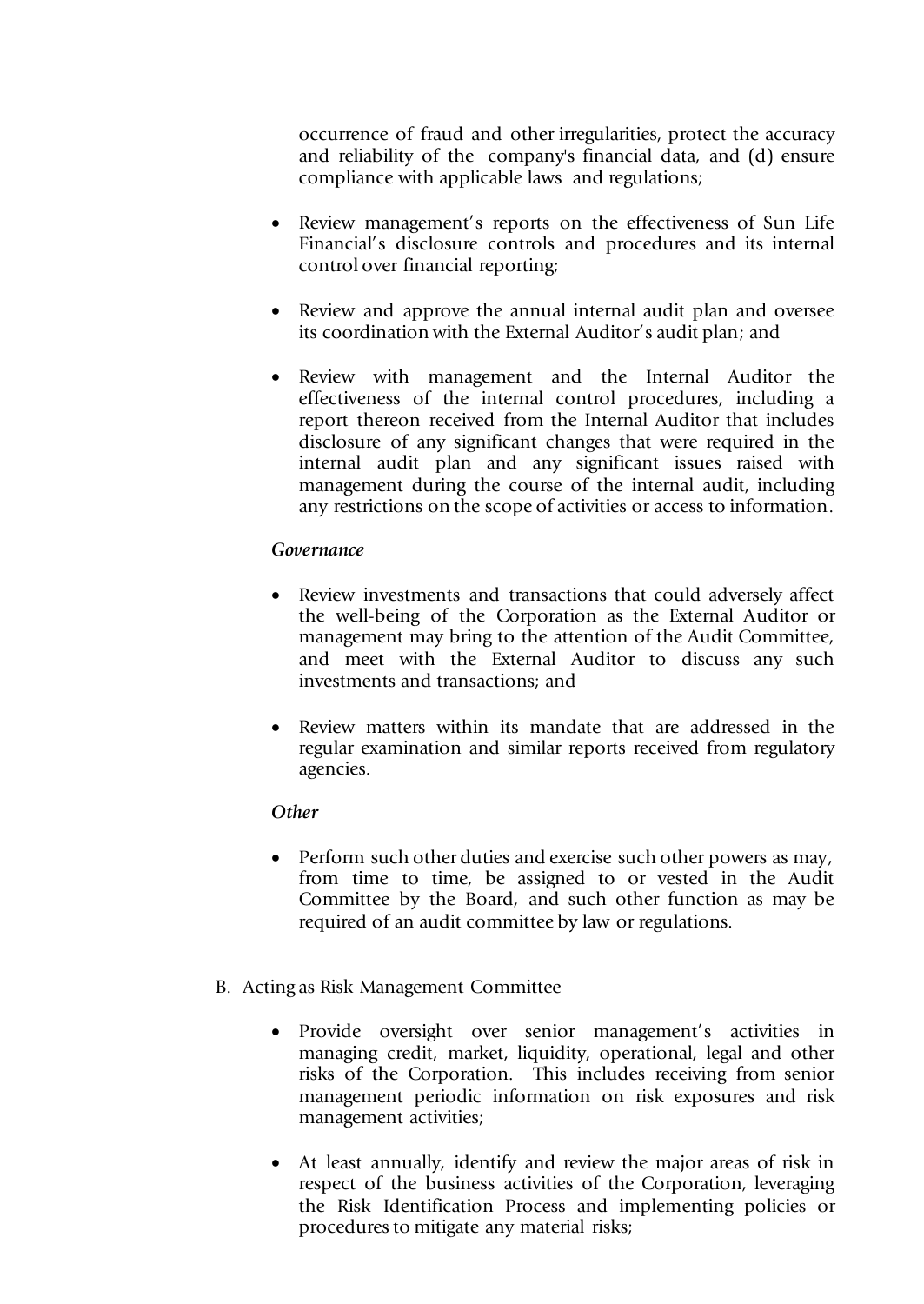- Where necessary, invite specific functional unit representatives to make presentations at the meetings in the event that any particular material risks are identified in or by such functional units;
- Review the Top Ten Risks Report and/or Key Risks Assessment Report presented by the Risk Management Officer – Philippines;
- Review and assess current business practices to identify any material exposure and ways to mitigate the risk/exposure, if any;
- Review at least annually the effectiveness of and compliance with the policies implemented for the management and control of risks pursuant to the Risk Reporting Questionnaire to ensure adherence to risk policies and the relevant operating guidelines;
- Discuss any material regulatory and compliance risks and any emerging risks;
- Review any material legal risks or emerging risks;
- Develops a formal Enterprise Risk Management (ERM) plan which contains the following elements: (a) common language or register of risks, (b) well-defined risk management goals and objectives, (c) uniform processes of assessing risks and developing strategies to manage prioritized risks, (d) designing and implementing risk management strategies, and (e) continuing assessments to improve risk strategies, processes and measures;
- Oversees the implementation of the ERM plan through a Management Risk Oversight Committee. The BROC conducts regular discussions on the company's prioritized and residual risk exposures based on regular risk management reports and assesses how the concerned units or offices are addressing and managing these risks;
- Evaluates the risk management plan to ensure its continued relevance, comprehensiveness and effectiveness. The BROC revisits defined risk management strategies, looks for emerging or changing material exposures, and keeps abreast of significant developments that seriously impact the likelihood of harm or loss;
- Advises the Board on its risk appetite levels and risk tolerance limits;
- Reviews at least annually the company's risk appetite levels and risk tolerance limits based on changes and developments in the business, the regulatory framework, the external economic and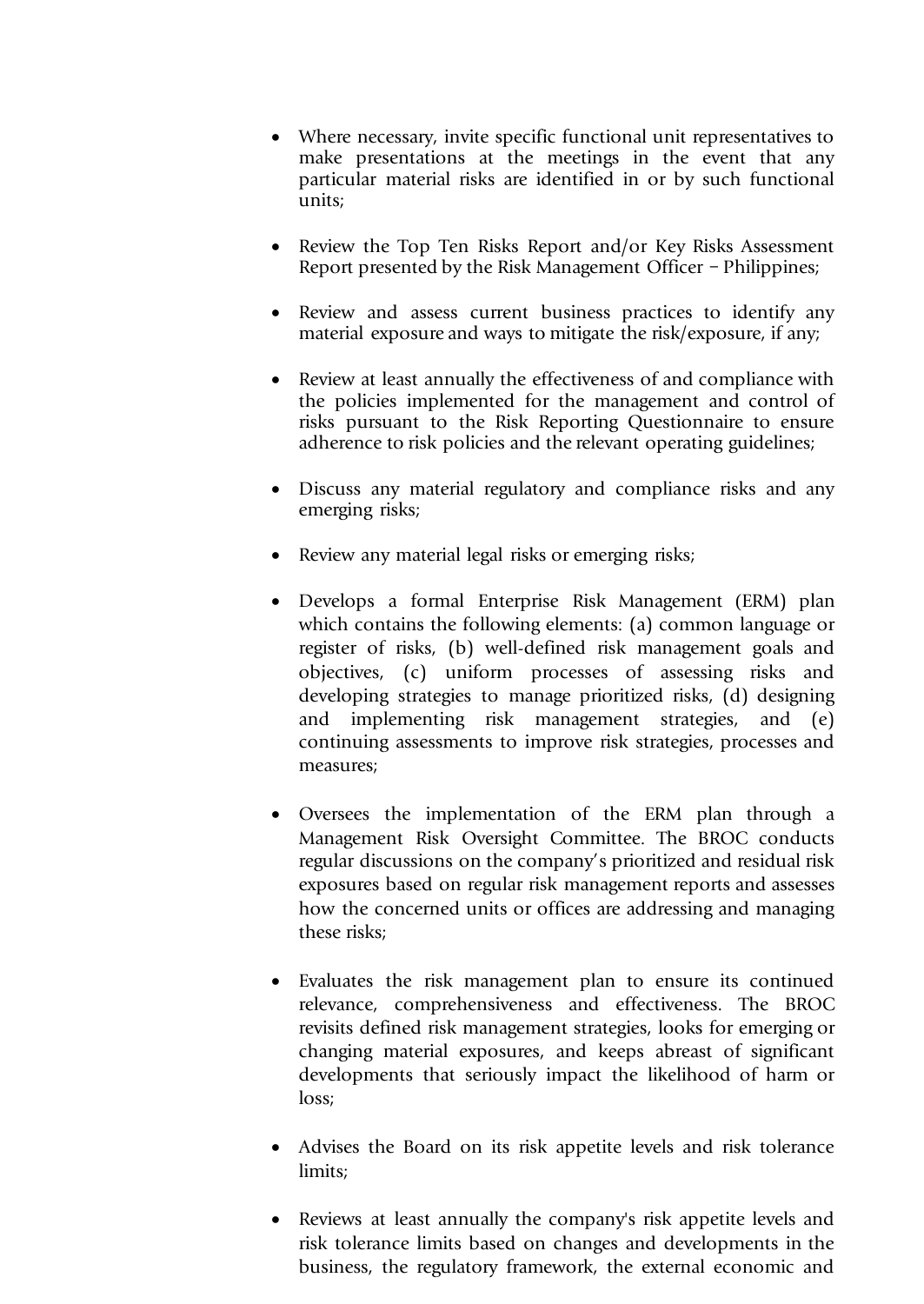business environment, and major events which may have occurred in the company;

- Assesses the probability of each identified risk becoming a reality and estimates its possible significant financial impact and likelihood of occurrence. Priority areas of concern are those risks that are the most likely to occur and to impact the performance and stability of the corporation and its stakeholders;
- Oversees the Management's activities in managing credit, market, liquidity, operational, legal and other risk exposures of the corporation. This function includes regularly receiving information on risk exposures and risk management activities from Management; and
- Reports to the Board on a regular basis, or as deemed necessary, the company/s material risk exposures, the actions taken to reduce the risks, and recommends further action or plans, as necessary.
- Perform such other duties and exercise such powers as may from time to time be assigned to or vested in the Committee by the Board of Directors.

### C. Acting as a Review Committee for Related Party Transactions

Each member shall have at least an adequate understanding of the Corporation's ownership structure, i.e., parents, affiliates, and subsidiaries, and table of organization for employees, and the Related Party Transactions Operating Guideline – Enterprise (which will be read together with this Charter), as such may be amended from time to time. In case a member has a conflict of interest in a particular related party transaction ("RPT"), he shall refrain from evaluating that particular transaction.

The Committee shall apply the following definitions:

- "Related Parties" shall cover the Corporation's subsidiaries, affiliates, and special purpose entities that the Corporation exerts direct/indirect control over or that exerts significant influence over the Corporation; the directors, officers; stockholders and related interests and their close family members, as well as corresponding persons in affiliated companies. This shall also include such other person/juridical entity whose interest may pose a potential conflict with the interest of the Corporation, hence is identified as a related party.
- "Significant Influence", as defined by PAS 24, is the power to participate in the operating and financial policy decisions of an entity; it is not control over those policies. It may stem from share ownership, statute or agreement and may be exercised by representation on the Board of Directors, participation in the policy-making process, material inter-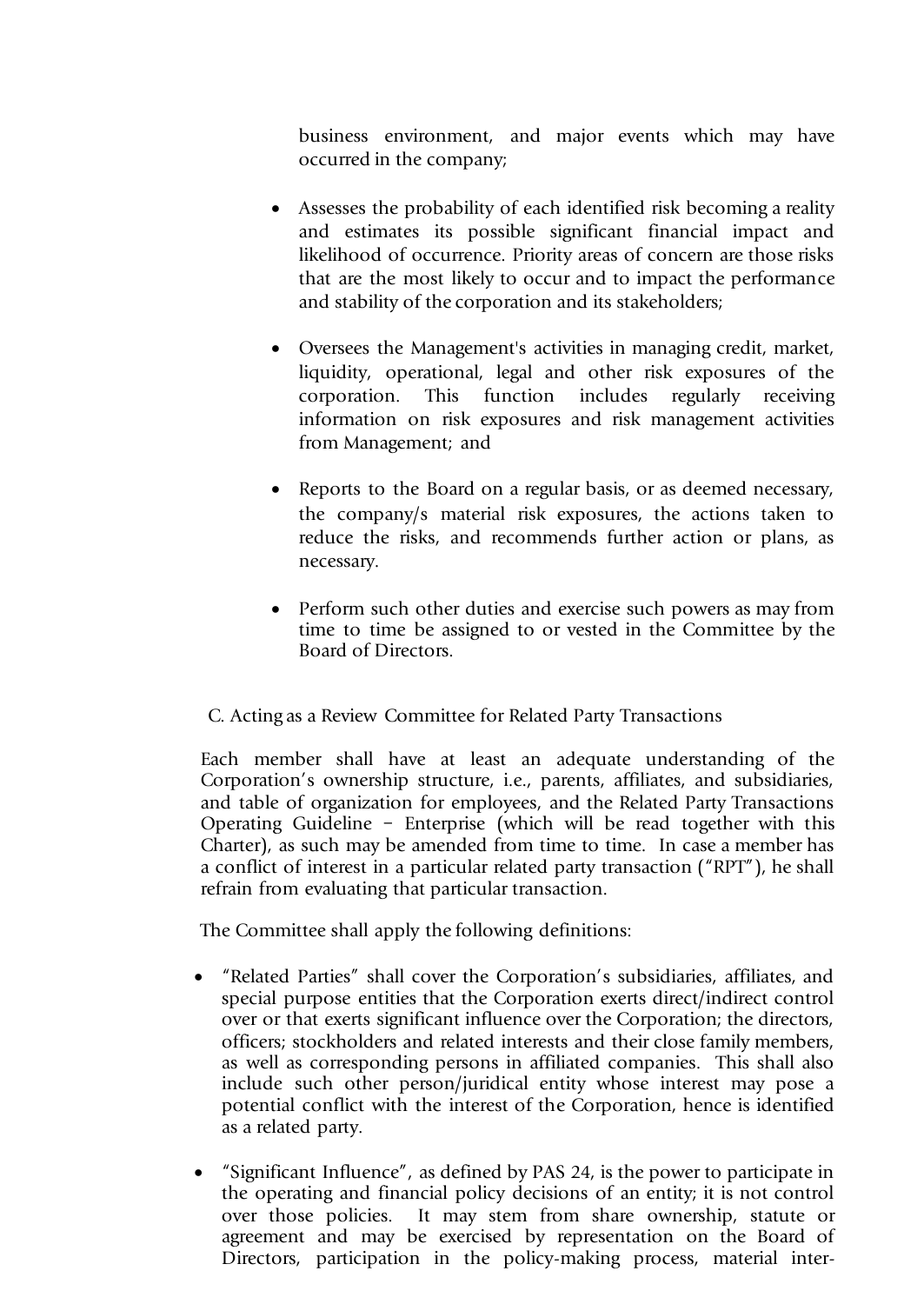company transactions, interchange of management personnel and dependence on technical information.

- "Close Family Members" are persons related to the Corporation's directors, officers, and stockholders ("DOS") within the second degree of consanguinity or affinity, legitimate or common-law. These shall include the spouse, parent, child, brother, sister, grandparent, grandchild, parentin-law, son-daughter-in-law, brother-/sister-in-law, grandparent-in-law, and grandchild-in-law of the Corporation's DOS.
- "Corresponding persons in affiliated companies" are the DOS of the affiliated companies and their close family members.
- Under Section 290 of the Insurance Code, as amended by R.A. No. 10607, "Control" is presumed to exist if any person directly or indirectly owns, controls or holds with the power to vote forty percent (40%) or more of the voting securities of any other person. Provided, that no person shall be deemed to control another person solely by reason of his being an officer or director of such other person.
- "Control" of an enterprise exists when there is:
	- o Power to govern the financial and operating policies of the enterprise under a statute or an agreement; or
	- o Power to appoint or remove the majority of the members of the Board of Directors; or
	- o Power to cast the majority votes at meetings of the Board of Directors or equivalent governing body; or
	- o Any other arrangement similar to any of the above.
- RPT's are transactions or dealings with related parties of the Corporation regardless of whether or not a price is charged. These shall include, but not limited to the following:
	- o On-and off-balance sheet credit exposures and claims and writeoffs;
	- o Investments and/or subscriptions for debt/equity issuances;
	- o Consulting, professional, agency and other service arrangements/contracts;
	- o Purchases and sales of assets, including transfer of technology and intangible items (e.g. research and development, trademarks and license agreements);
	- o Construction arrangements/contracts;
	- o Lease arrangements/contracts;
	- o Trading and derivative transactions;
	- o Borrowings, commitments, fund transfers and guarantees;
	- o Sale, purchase or supply of any goods or materials;
	- o Establishment of joint venture entities; and
	- o RPTs shall be interpreted broadly to include not only transactions that are entered into with related parties but also outstanding transactions that were entered into with an unrelated party that subsequently becomes a related party.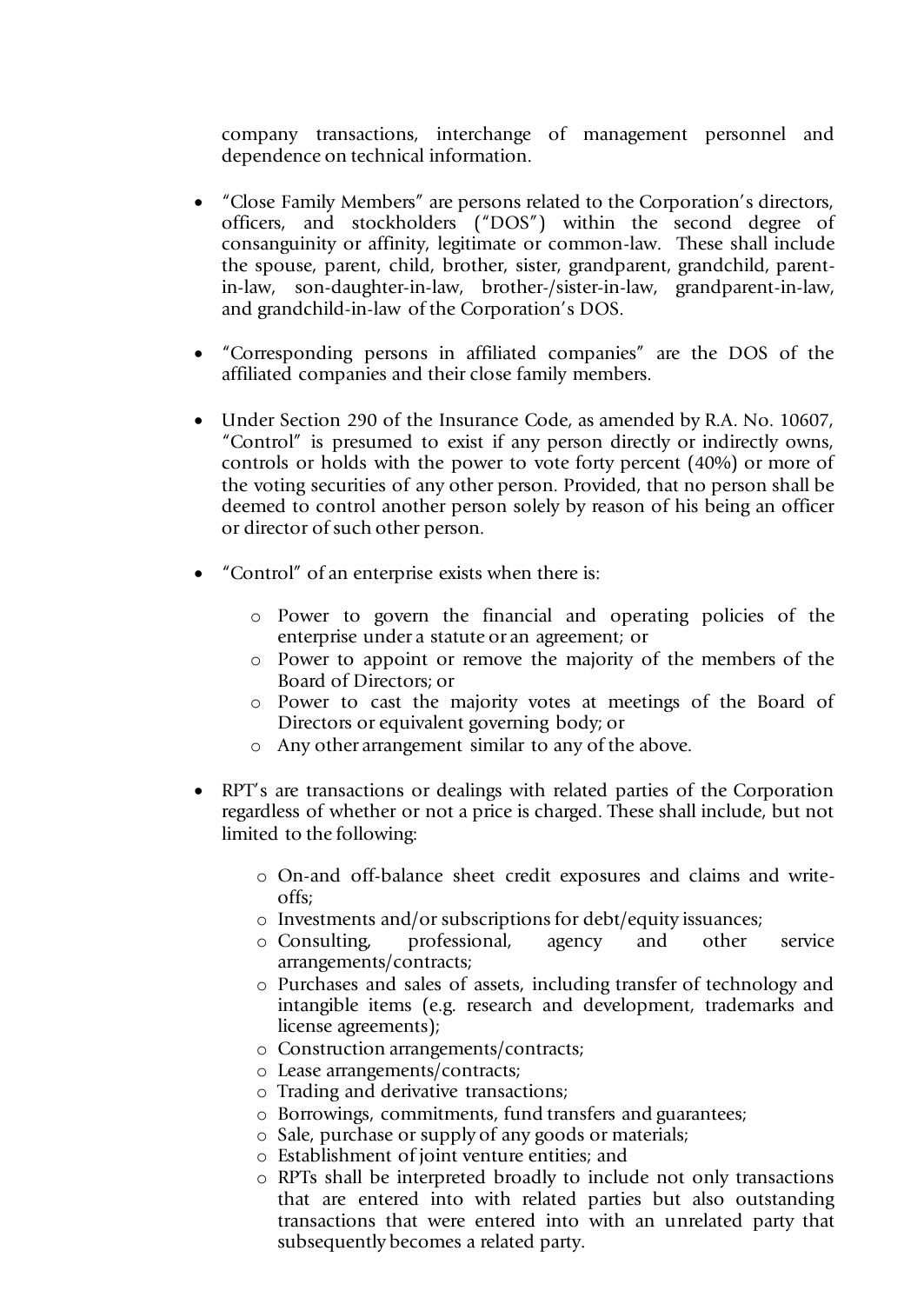Duties and Responsibilities

- Evaluate on an ongoing basis existing relations between and among businesses and counterparties to ensure that all related parties are continuously identified, RPTs are monitored, and subsequent changes in relationships shall be reflected in the relevant reports to the board and regulators/ supervisors.
- Evaluate all material RPTs to ensure that these are not undertaken on more favorable economic terms (e.g., price, commissions, interest rates, fees, tenor, collateral requirement) to such related parties than similar transactions with non-related parties under similar circumstances and that no corporate or business resources of the Corporation are misappropriated or misapplied, and to determine any potential reputational risk issues that may arise as a result of or in connection with the transactions. In evaluating RPTs, the Committee shall take into account, among others, the following:
	- o The related party's relationship to the Corporation and interest in the transactions;
	- o The material facts of the proposed RPT, including the proposed aggregate value of such transaction;
	- o The benefits to the Corporation of the proposed RPT;
	- o The availability of other sources of comparable products or services; and
	- o An assessment of whether the proposed RPT is on terms and conditions that are comparable to the terms generally available to an unrelated party under similar circumstances. The Corporation shall have in place an effective price discovery system and have exercised due diligence in determining a fair price for RPTs.
	- o All RPTs that are considered material based on Corporation's internal policies shall be endorsed by the RPT Committee to the Board of Directors for approval.
- Ensure that appropriate disclosure is made, and/or information is provided to regulating and supervising authorities relating to the Corporation's RPT exposures, and policies on conflicts of interest or potential conflicts of interest. The disclosure shall include information on the approach to managing material conflicts of interest that are inconsistent with such policies; and conflicts that could arise as a result of Corporation's affiliation or transactions with other related parties.
- Report to the Board of Directors on a regular basis, the status and aggregate exposures to each related party as well as the total amount of exposures to all related parties.
- Ensure that transactions with related parties, including write-off of exposures, are subject to periodic independent review or audit process.
- Oversee the implementation of the system for identifying, monitoring, measuring, controlling, and reporting RPTs, including the periodic review of RPT policies and procedures.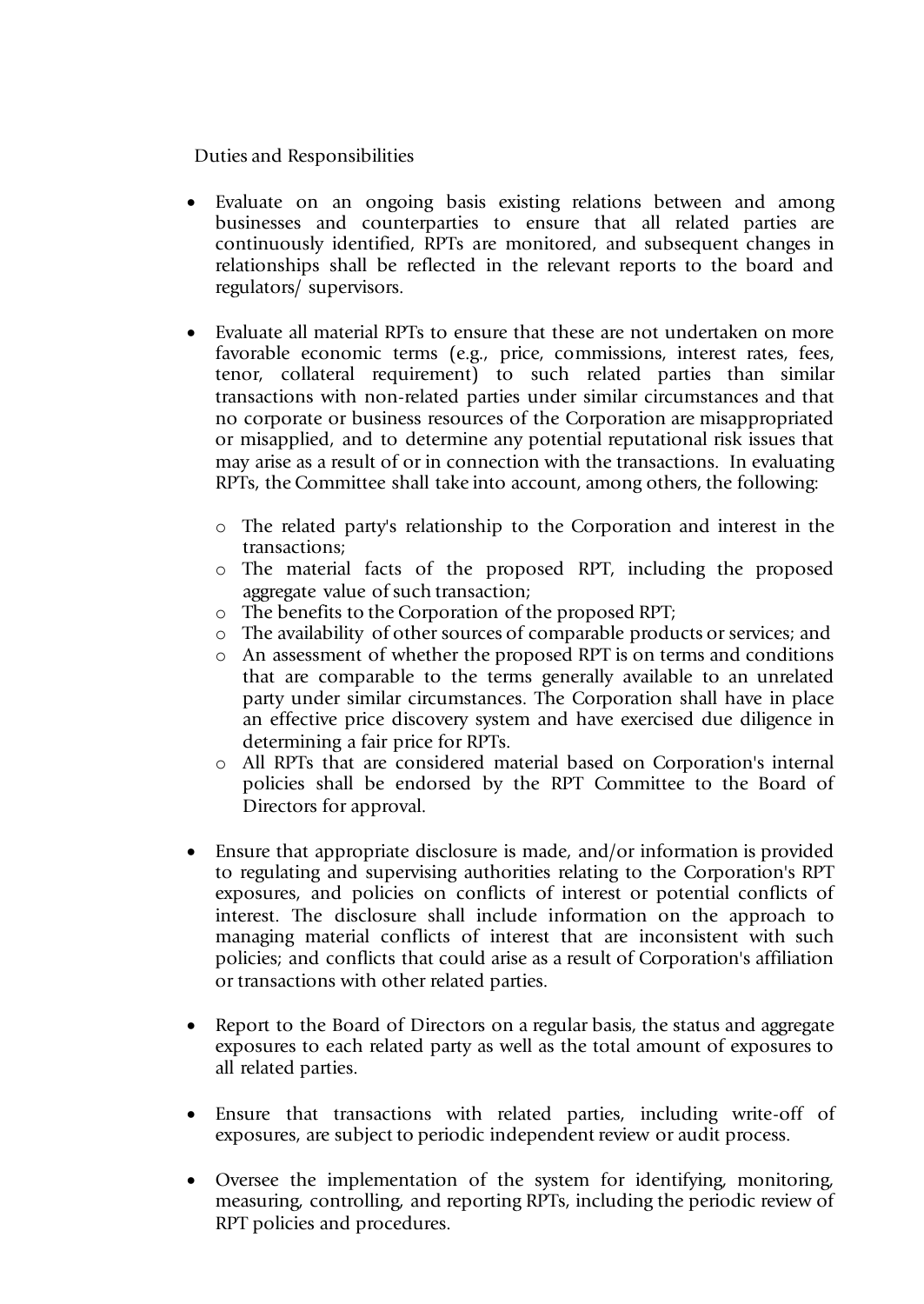- Perform such other duties and exercise such powers as may from time to time be assigned to or vested in the Committee by the Board of Directors.
- **2. Corporate Governance, Nomination and Remuneration Committee.** The Corporate Governance, Nomination and Remuneration Committee shall be composed of at least three (3) members of the Board, at least two (2) of whom are Independent Directors, including a Committee Chair, and in the absence of another Independent Director, the third member shall be a non-Executive Director. The members are appointed by the Board on an annual basis following each annual meeting.
	- a. Structure and Operations

A meeting of the Corporate Governance, Nomination and Remuneration Committee may be called at any time by the Chairman of the Board, the Committee Chair or by two (2) members of the Committee. The Corporate Governance, Nomination and Remuneration Committee meets as frequently as necessary, but not less than once a year. A quorum at any meeting of the Committee shall be a majority of its members.

On an annual basis, the Corporate Governance Committee will review its Charter and the Forward Agenda for the Committee, where necessary, recommend changes to the Board for approval.

- b. Duties and Responsibilities
	- b.1.Recommend persons to fill any vacancy on the Board, which the Board may fill pursuant to the Corporation's By-Laws and subject to such internal rules and regulations of Sun Life Financial, Inc. on the same, directors to be appointed to committees of the Board, and nominees for election or re-election as directors;
	- b.2 Establish a formal and transparent board nomination and election procedure, including an assessment of the effectiveness of the procedure in the nomination, election and replacement of a director;
	- b.3 Review and evaluate the qualifications of persons nominated in the Board, including whether candidates: (1) possess the knowledge, skills, experience, and particularly in the case of non-executive directors, independence of mind given their responsibilities to the Board and in light of the entity's business and risk profile; (2) have a record of integrity and good repute; (3) have sufficient time to carry out their responsibilities; and (4) have the ability to promote a smooth interaction between board members.
	- b.4 Monitor the qualifications of the directors. The following are grounds for the disqualification of a director: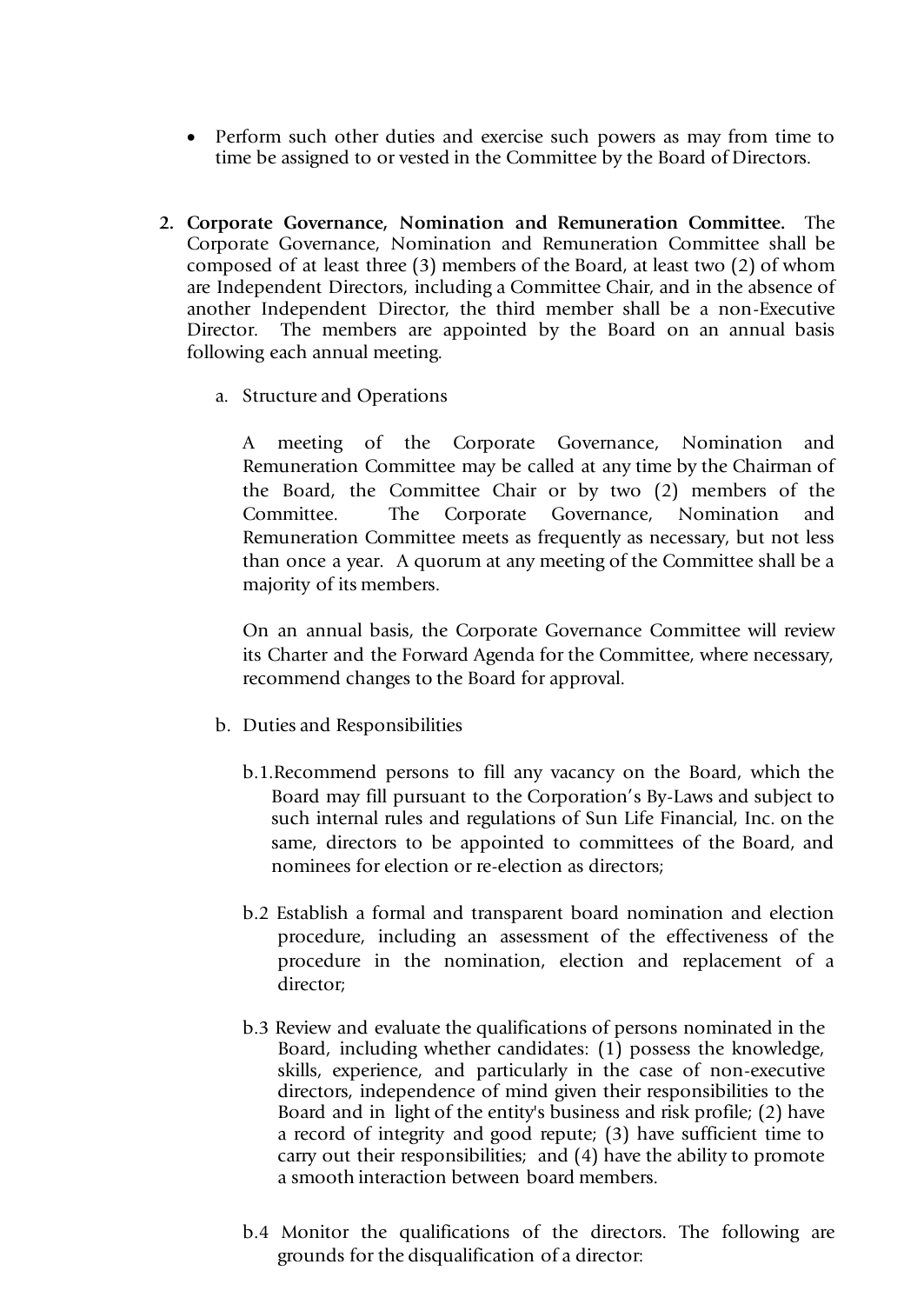#### 1. **Permanently Disqualified**

- o Persons who have been convicted by final judgment of the court for offenses involving dishonesty or breach of trust such as estafa, embezzlement, extortion, forgery, malversation, swindling and theft;
- oPersons who have been convicted by final judgment of the court for violation of insurance laws;
- oPersons who have been judicially, declared insolvent, spendthrift or unable to enter into a contract; or
- oDirectors, officers or employees of closed insurance companies or any insurance intermediaries who were responsible for such institution's closure as determined by the insurance Commission.

#### 2. **Temporarily Disqualified**

- oPersons who refuse to fully disclose the extent of their business interests when required pursuant to a provision of law or of a circular, memorandum or rule or regulation of the Insurance Commission. This disqualification •shall be in effect as long as the refusal persists;
- oDirectors who have been absent or who have not participated for whatever reasons in more than fifty percent (50%) of all meetings, both regular and special of the Board of Directors during their incumbency, or any twelve (12) month period during said incumbency. This disqualification applies for purposes of the succeeding elections;
- oPersons convicted for offenses involving dishonesty, breach of contract or violation of insurance laws but whose conviction has not yet become final and executory;
- oDirectors and officers of closed insurance companies and insurance intermediaries pending clearance from the Insurance Commission;
- oDirectors disqualified for failure to• observe/discharge their duties and responsibilities prescribed under existing regulations. This disqualification applies until the lapse of the specific period of disqualification of the Insurance Commission;
- oDirectors who failed to attend the special seminar on corporate governance. This disqualification applies until the director concerned had attended such seminar;
- oPersons dismissed/terminated from employment for cause. This disqualification shall be in effect until they have cleared themselves of involvement in the alleged irregularity;
- oThose under preventive suspension;
- oPersons with derogatory records with the NBI, court, police, Interpol and insurance authorities of other countries (for foreign directors) involving violation of any law, rule or regulation of the government or any of its instrumentalities adversely affecting the integrity and/or ability to discharge the duties of and insurance director. This disqualification applies until they have cleared themselves of involvement in the alleged irregularity; and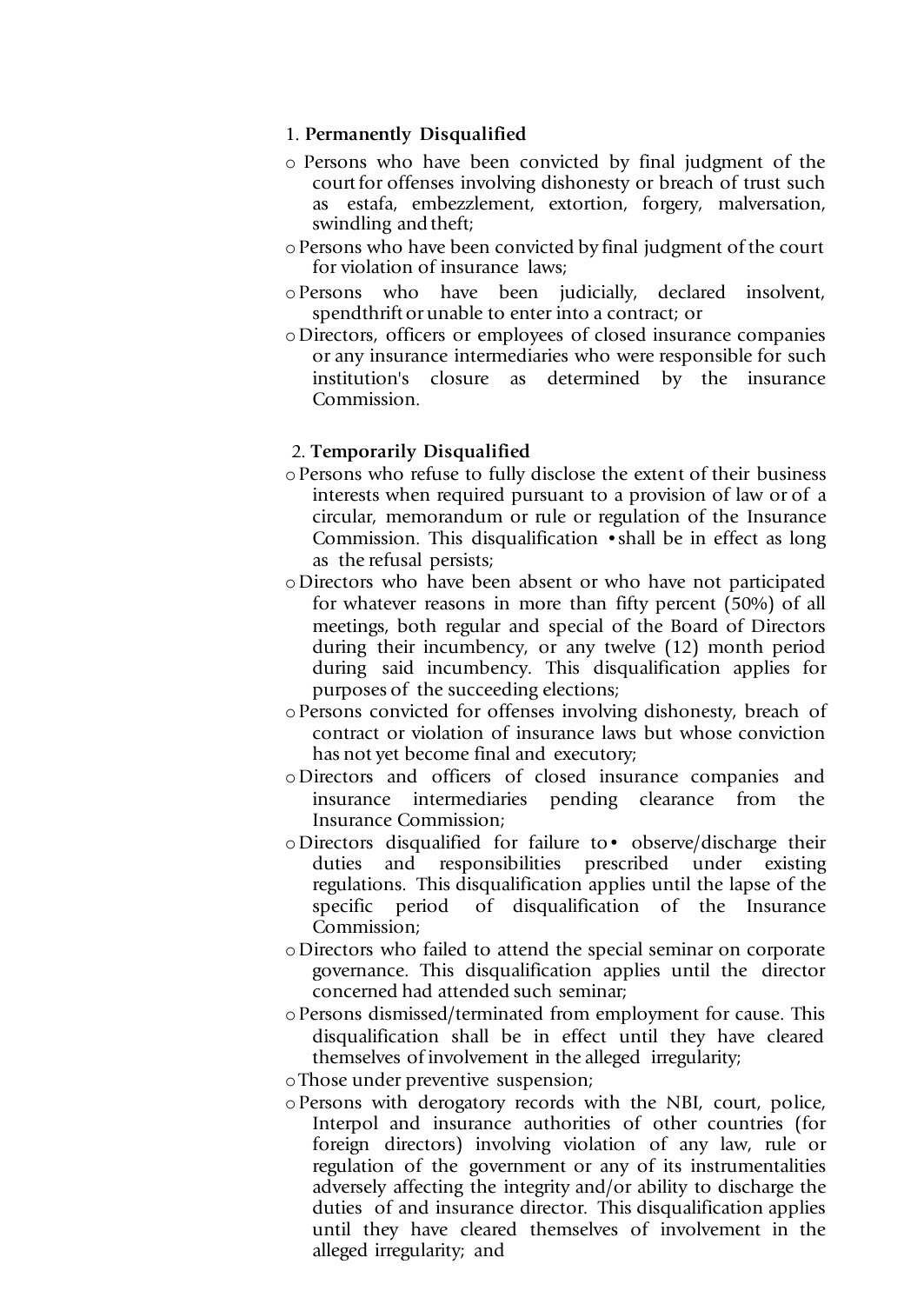- o Persons who are delinquent in the payment of their obligations.
- b.5 Consider and if thought fit after consulting the Chief Executive Officer, approve requests from directors or committees of the Board for engagement of special advisors at the expense of the Corporation, in respect of any matter or issue for which independent advice is required. In this regard, the Corporation may consider to retain the services of a search firm to assist in the selection of suitable candidates to fill any vacancy in the Board;
- b.6 Review and assess the following matters and make recommendations annually to the Board and/or the Corporation's shareholders with regard thereto:
	- i. the compensation of independent directors; and
	- ii. the compensation of key officers.
- b.7 Develop the approach of the Corporation to corporate governance matters, including:
	- i. monitoring, on a continuing basis, the effectiveness of the corporate governance process within the Corporation; and
	- ii. making recommendations to the Board as to all such matters;
- b.8 Review and assess the following matters and make recommendations annually to the Board with regard thereto;
	- i. the process related to meetings of the Board, including timing and frequency of meetings, content of agendas and informational requirements of the Directors;
	- ii. the mandates of the committees of the Board;
	- iii. the adequacy of Directors and officers' liability insurance coverage;
	- iv. the process for the assessment of the contributions of individual Directors; and
	- v. the effectiveness of the Board as a whole and of each committee of the Board;
- b.9 Report to the Board and/or the shareholders as to all such matters;
- b.10 Oversee the implementation of the corporate governance framework and periodically review the said framework to ensure that it remain appropriate in light of material changes to the corporation's size, complexity and business strategy, as well as its business and regulatory environments;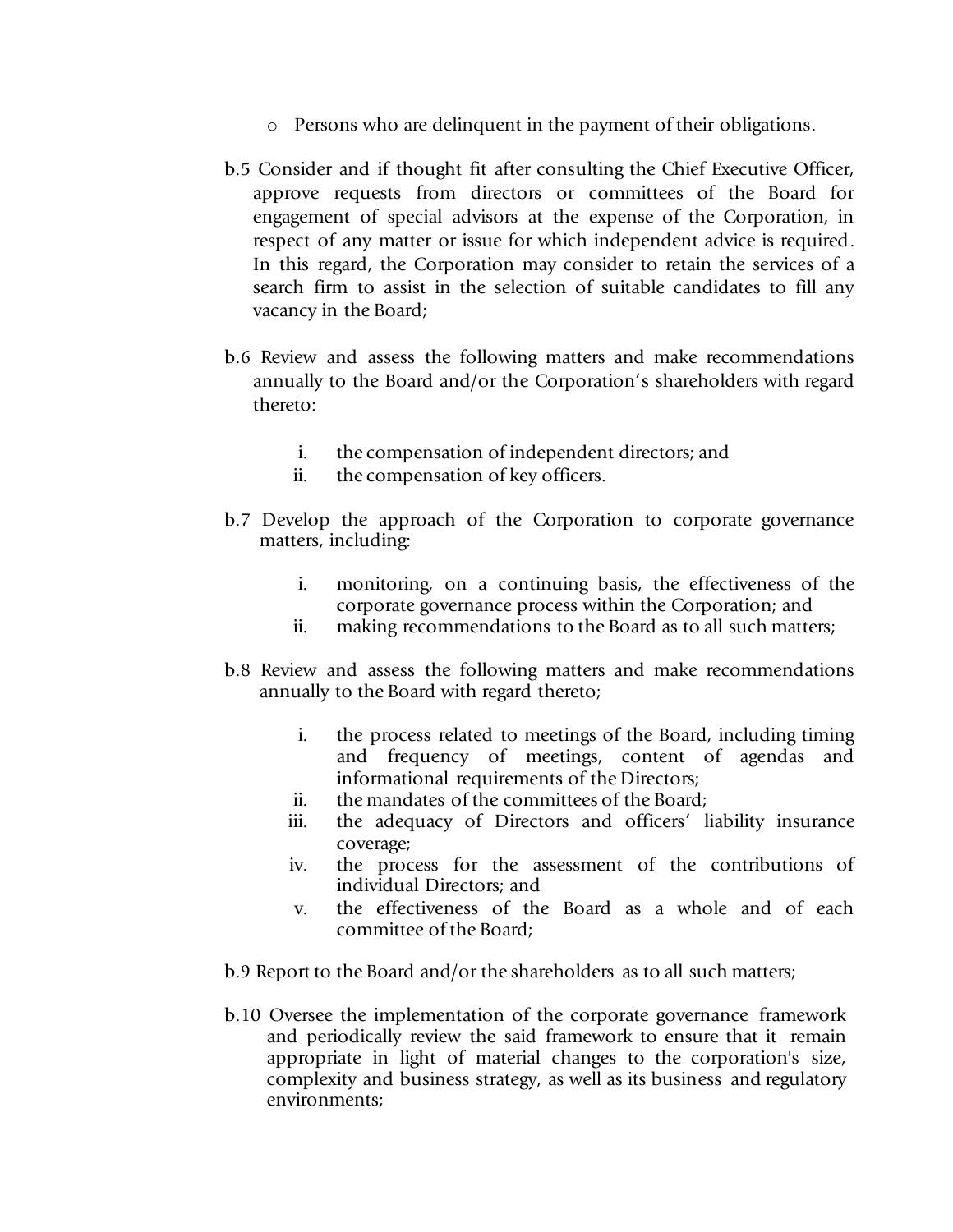- b.11 Oversees the periodic performance evaluation of the Board and its committees as well as executive management, and conducts an annual self-evaluation of its performance;
- b.12 Ensures that the results of the Board evaluation are shared, discussed, and that concrete action plans are developed and implemented to address the identified areas for improvement;
- b.13 Recommends continuing education/training programs for directors, assignment of tasks/projects to board committees, succession plan for the board members and senior officers, and remuneration packages for corporate and individual performance;
- b.14 Adopts corporate governance policies and ensures that these are reviewed and updated regularly, and consistently implemented in form and substance;
- b.15 Proposes and plans relevant trainings for the members of the Board;
- b.16 Determines the nomination and election process for the company's directors and has the special duty of defining the general profile of board members that the company may need and ensuring appropriate knowledge, competencies and expertise that complement the existing skills of the Board;
- b.17 Establishes a formal and transparent procedure to develop a policy for determining the remuneration of directors and officers that is consistent with the corporation's culture and strategy as well as the business environment in which it operates; and
- b.18 Perform such other duties and exercise such powers as may from time to time be assigned to or vested in the Committee by the Board of Directors.

The Board may also constitute the following:

#### **Investment Committee.**

a. The Investment Committee shall be composed of at least three (3) members of the Board, including a Committee Chair who is appointed by the Board. Each member shall have at least an adequate understanding of, or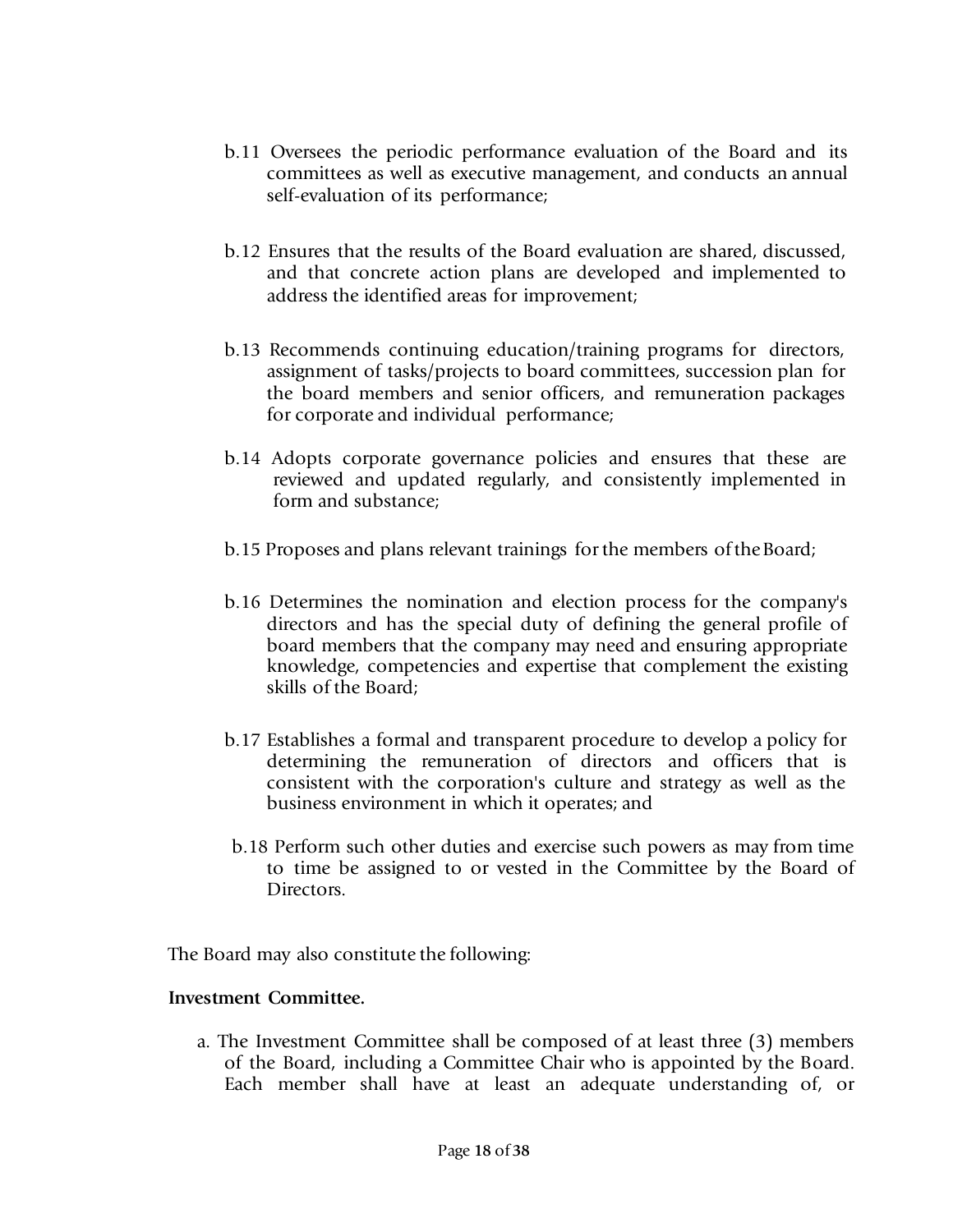competence in, most of the Corporation's investment policies, guidelines and program.

Duties and Responsibilities

- Review the annual investment plan; and
- Assess investment performance.

**Others.** Such other Board Committees as may be required by law and regulations, or as may be deemed necessary by the Board.

- **D. The Corporate Secretary**
	- 1. The Corporate Secretary is an officer of the Corporation who is not the Compliance Officer and is not a member of the Board. Perfection in performance and no surprises are expected of him. Likewise, his loyalty to the mission, vision and specific business objectives of the Corporation come with his duties.
	- 2. The Corporate Secretary shall be a Filipino citizen.
	- 3. Considering his varied functions and duties, he must possess administrative and interpersonal skills, and if he is not the general counsel, then he must have some legal skills. He must also have some financial and accounting skills.
	- 4. Duties and Responsibilities
		- a. Gather and analyze all documents, records and other information essential to the conduct of his duties and responsibilities to the Corporation;
		- b. As to the agenda, get a complete schedule thereof at least for the current year and put the Board on notice before every meeting;
		- c. Assist the Board in making business judgment in good faith and in the performance of their responsibilities and obligations;
		- d. Attend all Board meetings, except when justifiable causes, such as illness, death in the immediate family and serious accidents, prevent him from doing so and maintain records of the same;
		- e. Safekeeps and preserves the integrity of the minutes of the meetings of the Board, Board committees and shareholders/members, as well as other official records of the corporation;
		- f. Act as the secretary of the Board Committees;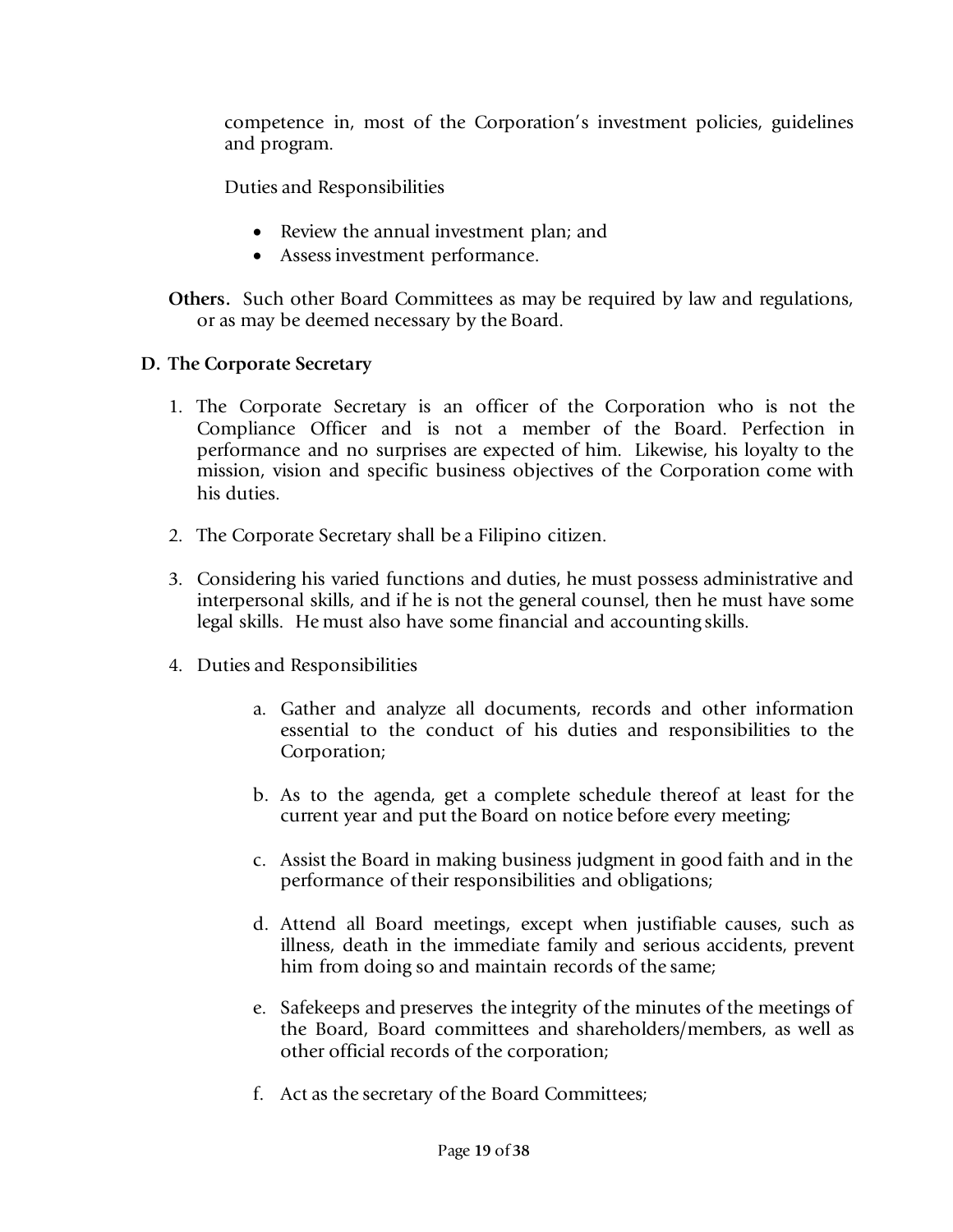- g. Keeps abreast of relevant laws, regulations, all governance issuances, industry developments and operations of the corporation, and advises the Board and the Chairperson on all relevant issues as they arise;
- h. Works fairly and objectively with the Board, Management and shareholders/ members and contributes to the flow of information between the Board and Management, the Board and its committees, and the Board and its shareholders/members as well as other stakeholders;
- i. Advises on the establishment of board committees and their terms of reference;
- j. Informs members of the Board, in accordance with the by-laws, of the agenda of their meetings at least five (5) working days before the date of the meeting, and ensures that the members have before them accurate information that will enable them to arrive at intelligent decisions on matters that require their approval;
- k. Performs all required administrative functions;
- l. Oversees the drafting of the by-laws and ensures that they conform with regulatory requirements;
- m. Performs such other duties as may be provided by the IC;
- n. Annually attend a training on Corporate Governance; and
- o. Submit to the Supervising Government Agencies, at the end of every fiscal year, an annual certification on the attendance of the Directors during Board meetings.

### **E. External Auditor**

- 1. An external auditor shall enable an environment of good corporate governance as reflected in the financial records and reports of the Corporation. An external auditor shall be selected and appointed by the stockholders upon recommendation of the Audit Committee.
- 2. The reason/s for the resignation, dismissal or cessation from service, and the date thereof, of an external auditor shall be reported in the Corporation's annual and current reports. Said report shall include a discussion of any disagreement with said former external auditor on any matter relating to accounting principles or practices, financial statement disclosure or auditing scope or procedure.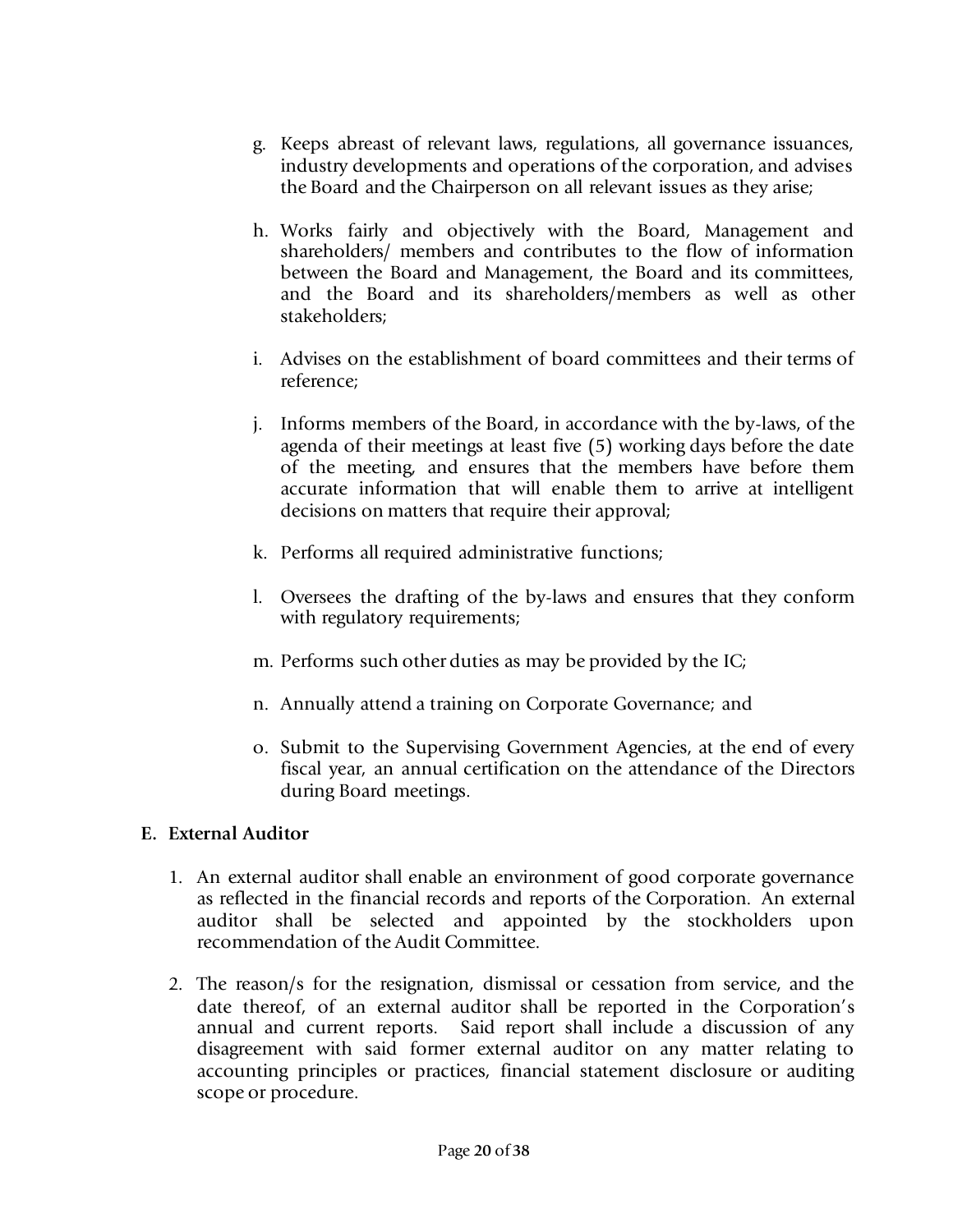- 3. The external auditor shall not at the same time be the Corporation's internal auditor. The Corporation shall ensure that other non-audit work shall not be in conflict with the functions of the external auditor.
- 4. The external auditor shall be rotated or the handling partner shall be changed every five (5) years or earlier.

## **F. Internal Auditor**

- 1. The Corporation shall have in place an independent internal audit function which shall be performed by an Internal Auditor or group of internal auditors through which the Board, senior management, and stockholders shall be provided with reasonable assurance that the Corporation's key organizational and procedural controls are effective, appropriate, and complied with.
- 2. The Internal Auditor shall report to the Audit Committee.
- 3. The minimum internal control mechanisms for management's operational responsibility shall center on the Chief Executive Officer, being ultimately accountable for the Corporation's organizational and procedural controls.
- 4. The scope and particulars of the Corporation's system of effective organizational and procedural controls shall be based on the following factors: the nature and complexity of the business and the business culture; the volume, size and complexity of transactions; the degree of risk; the degree of centralization and delegation of authority; the extent and effectiveness of information technology; and the extent of regulatory compliance.
- 5. The Internal Audit function shall conduct a period formal review of the effectiveness of the Corporation's system and internal controls governing RPTs to assess consistency with the board-approved policies and procedures. The resulting audit, reports, including exceptions or breaches in limits, shall be communicated directly to the Audit Committee and the RPT Committee.
- 6. Provides an independent risk-based assurance service to the Board, Audit Committee and Management, focusing on reviewing the effectiveness of the governance and control processes in (1) promoting the right values and ethics, (2) ensuring effective performance management and accounting in the organization, (3) communicating risk and control information, and (4) coordinating the activities and information among the Board, external and internal auditors, and Management;
- 7. Performs regular and special audit as contained in the annual audit plan and/or based on the company's risk assessment;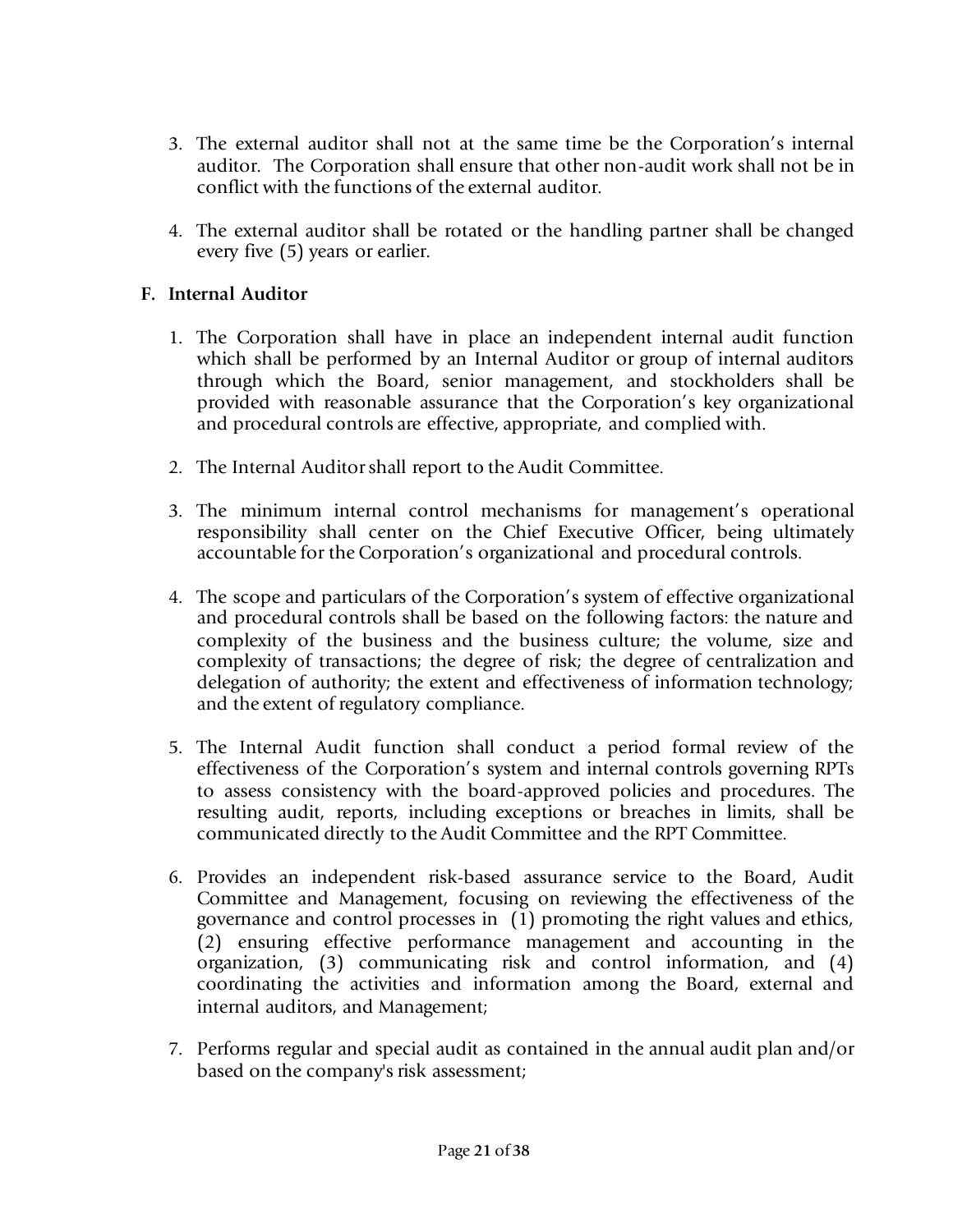- 8. Performs consulting and advisory services related to governance and control as appropriate for the organization;
- 9. Performs compliance audit of relevant laws, rules and regulations, contractual obligations and other commitments, which could have a significant impact on the organization;
- 10. Reviews, audits and assesses the efficiency and effectiveness of the internal control system of all areas of the company;
- 11. Evaluates operations or programs to ascertain whether results are consistent with established objectives and goals, and whether the operations or programs are being carried out as planned;
- 12. Evaluates specific operations at the request of the Board or Management, as appropriate; and
- 13. Monitors and evaluates governance processes.

## **III. COMMUNICATION PROCESS**

- A. This Manual shall be available for inspection by any stockholder of the Corporation at reasonable hours on business days.
- B. All Directors, executives, department and section heads are tasked to ensure the thorough dissemination of this Manual to all employees and related third parties, and to likewise enjoin compliance in the process.
- C. An adequate number of printed copies of this Manual must be reproduced under the supervision of the Human Resources Department, providing a minimum of at least one (1) copy of the Manual per department.

## **IV. TRAINING PROCESS**

A. If necessary, funds shall be allocated by the Chief Financial Officer for the purpose of conducting an orientation program or workshop to put this Manual into operation.

## **V. REPORTORIAL OR DISCLOSURE SYSTEM OF CORPORATE GOVERNANCE POLICIES**

A. The reports of disclosures required under thus Manual shall be prepared and submitted to the Corporation's Supervising Government Agencies by the responsible Committee or officer through the Corporation's Compliance Officer.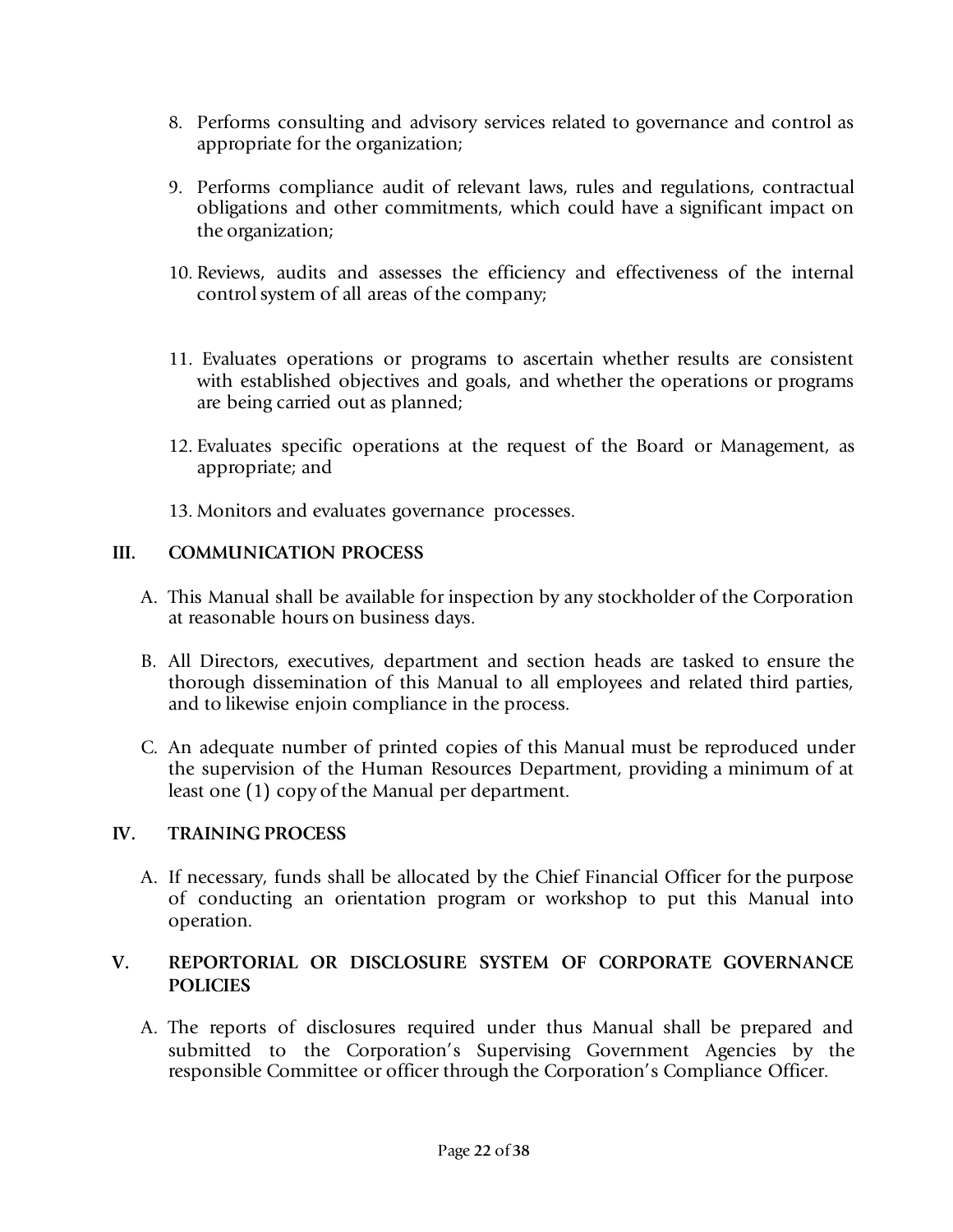- B. All material information shall be disclosed. Such information shall include earning results, acquisition or disposal of assets, Board changes, related party transactions, shareholdings of Directors, and changes in share ownership.
- C. All disclosed information shall be released via the approved procedure for corporate announcements.
- D. The Board shall commit at all times to fully disclose material dealings. It shall cause the filing of all required information in the interest of the stakeholders.
- E. The Board shall commit to adopt a globally recognized standard/framework in disclosing non-financial information, with emphasis on the management of economic, environmental, social and governance (EESG) issues of its business, which underpin sustainability.

### **VI. SHAREHOLDERS' BENEFIT**

- A. The Corporation recognizes that the most cogent proof of good corporate governance is that which is visible to the eyes of its investors. Therefore the following provisions are issued for the guidance of all internal and external parties concerned, as governance covenant between the Corporation and all its investors:
- B. Investors' Rights and Protection
	- 1. Rights of Investors/Minority Interests. The Board shall be committed to respect the following rights of the stockholders:
		- Voting Right
			- a. Shareholders shall have the right to elect, remove and replace Directors and vote on certain corporate acts in accordance with the Corporation Code and the Corporation's by-laws.
			- b. Cumulative voting shall be used in the election of Directors.
			- c. A Director shall not be removed without cause if it will deny minority shareholders representation in the Board.
		- Pre-emptive Right. All stockholders shall have pre-emptive rights, unless the same is denied in the Articles of Incorporation or an amendment thereto. They shall have the right to subscribe to the capital stock of the Corporation. The Articles of Incorporation shall lay down the specific rights and powers of shareholders with respect to the particular shares they hold, all of which shall be protected by law so long as they shall not be in conflict with the Corporation Code.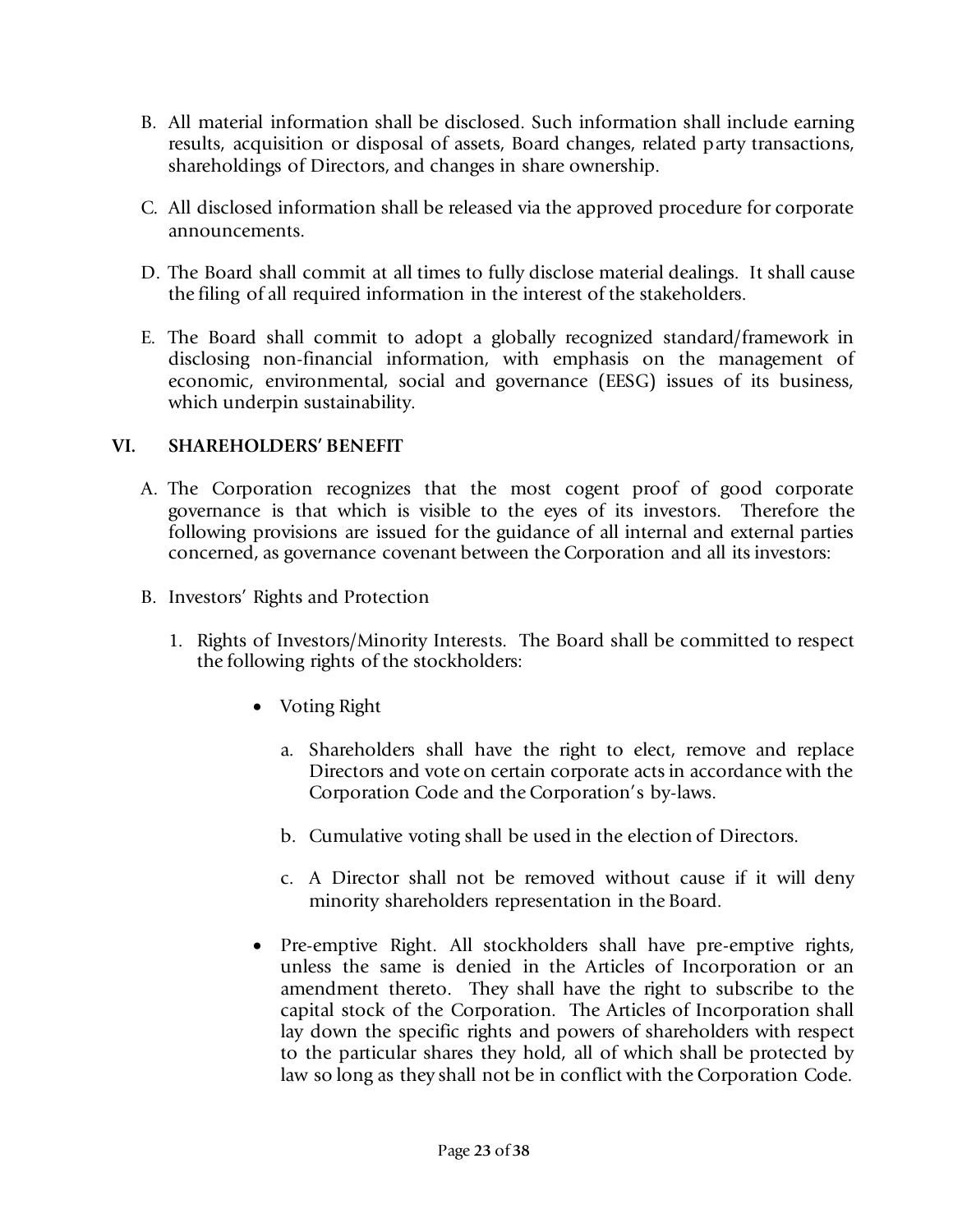- Power of Inspection. All shareholders shall be allowed to inspect corporate books and records, including minutes of Board meetings and stock registries, in accordance with the Corporation Code, and shall be furnished with annual reports, including financial statements, without cost or restrictions.
- Right to Information
	- a. The shareholders shall be provided, upon request, with periodic reports which disclose personal and professional information about the Directors and officers and certain other matters such as their holdings of the Corporation's shares, dealings with the Corporation, relationships among Directors and key officers, and the aggregate compensation of Directors and officers.
	- b. The minority shareholders shall be granted the right to propose the holding of a meeting, and the right to propose items in the agenda of the meeting, provided the items are for legitimate business purposes.
	- c. The minority shareholders shall have access to any and all information relating to matters for which the management is accountable for and to those relating to matters which management is mandated to provide information on. If such matters are not included in the agenda of the stockholders' meeting, then the minority shareholders shall be allowed to propose to include such matters in the agenda, the same being within the definition of legitimate purposes.
- Dividend Policy
	- a. Shareholders shall have the right to receive dividends subject to the discretion of the Board.
	- b. The Corporation shall be compelled to declare dividends when its retained earnings shall be in excess of 100% of its paid-in capital stock, except: (a) when justified by definite corporate expansion projects or programs approved by the Board, or (b) when the Corporation is prohibited under any loan agreement with any financial institution or creditor, whether local or foreign, from declaring dividends without its consent, and such consent has not been secured; or (c) when it can be clearly shown that such retention is necessary under special circumstances obtaining in the Corporation, such as when there is a need for special reserve for probable contingencies.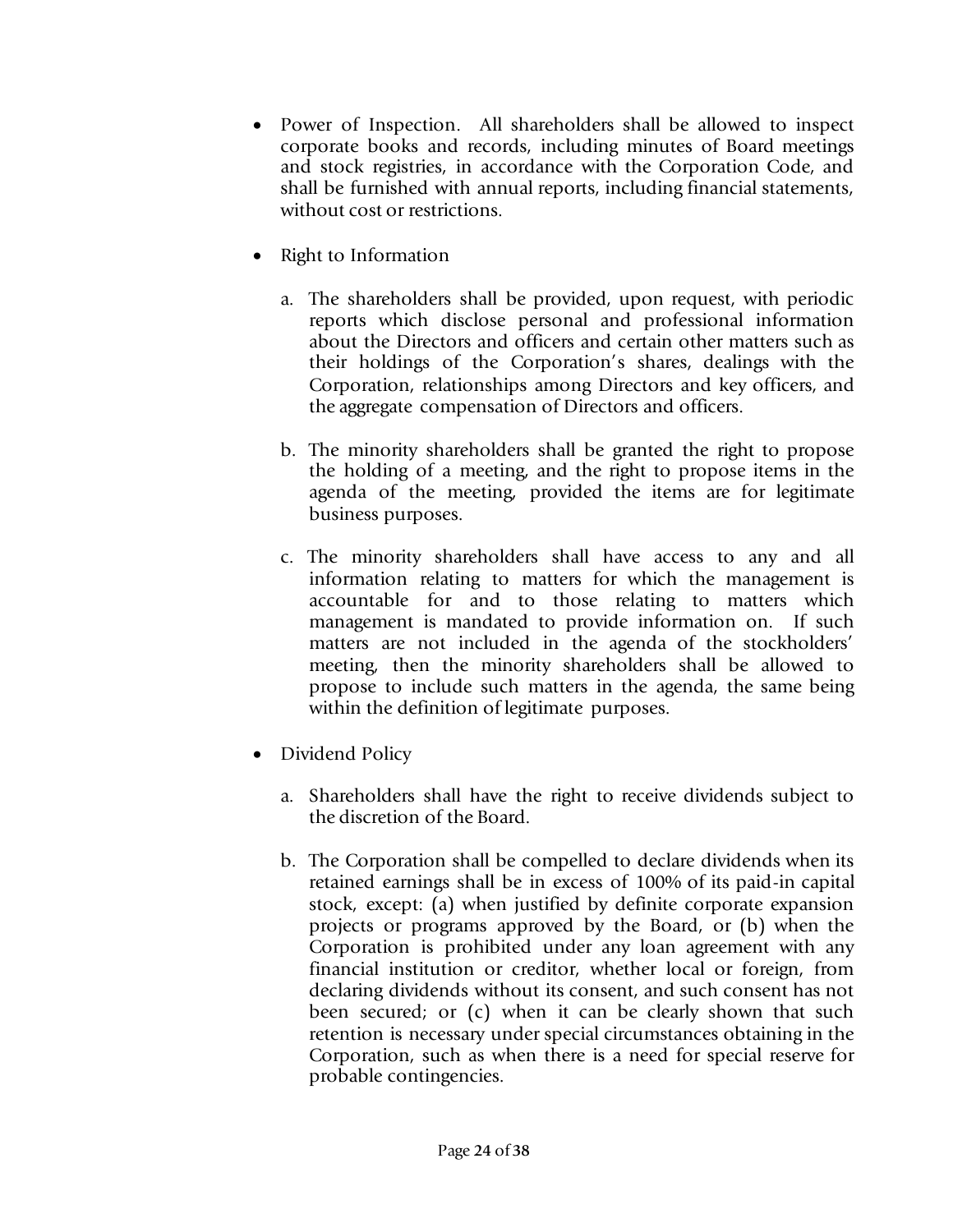- c. The cutoff date to determine the stockholders entitled to dividends shall be as approved by the Board.
- d. Once declared, dividends are payable within 28 days after all necessary regulatory approvals are secured; provided, that if such date of distribution does not fall on a business day in Amsterdam or Manila, the dividend will be distributed on the immediately preceding day that is a business day both in Amsterdam and Manila; provided further, that after the distribution the Corporation shall still have sufficient retained earnings.
- Appraisal Right
	- a. The shareholders shall have appraisal right or the right to dissent and demand payment of the fair value of their shares in the manner provided for under Section 81 of the Revised Corporation Code, under any of the following circumstances:
		- i. In case any amendment to the Articles of Incorporation has the effect of changing or restricting the rights of any stockholders or class of shares, or of authorizing preferences in any respect superior to those of outstanding shares of any class, or of extending or shortening the term of corporate existence.
		- ii. In case of sale, lease, exchange, transfer, mortgage, pledge or other disposition of all or substantially all of the corporate property and assets as provided in the Corporation Code; or
		- iii. In case of merger or consolidation.
- It shall be the duty of the Directors to promote shareholder rights, remove impediments to the exercise of shareholders' rights, and allow possibilities to seek redress for violations thereof. They shall encourage the exercise of shareholders' voting rights and the resolution of collective action problems through appropriate mechanisms. They shall be instrumental in removing excessive costs and other administrative or practical impediments to shareholders participating in meetings and/or voting in person. The Directors shall pave the way for the electronic filing and distribution of shareholder information necessary to make informed decisions, subject to legal constraints.
- C. Conduct of Shareholders' Meeting.

Notice of Annual and Special Shareholders' Meeting, containing the date, location, meeting agenda and its rationale and explanation, and details of issues to be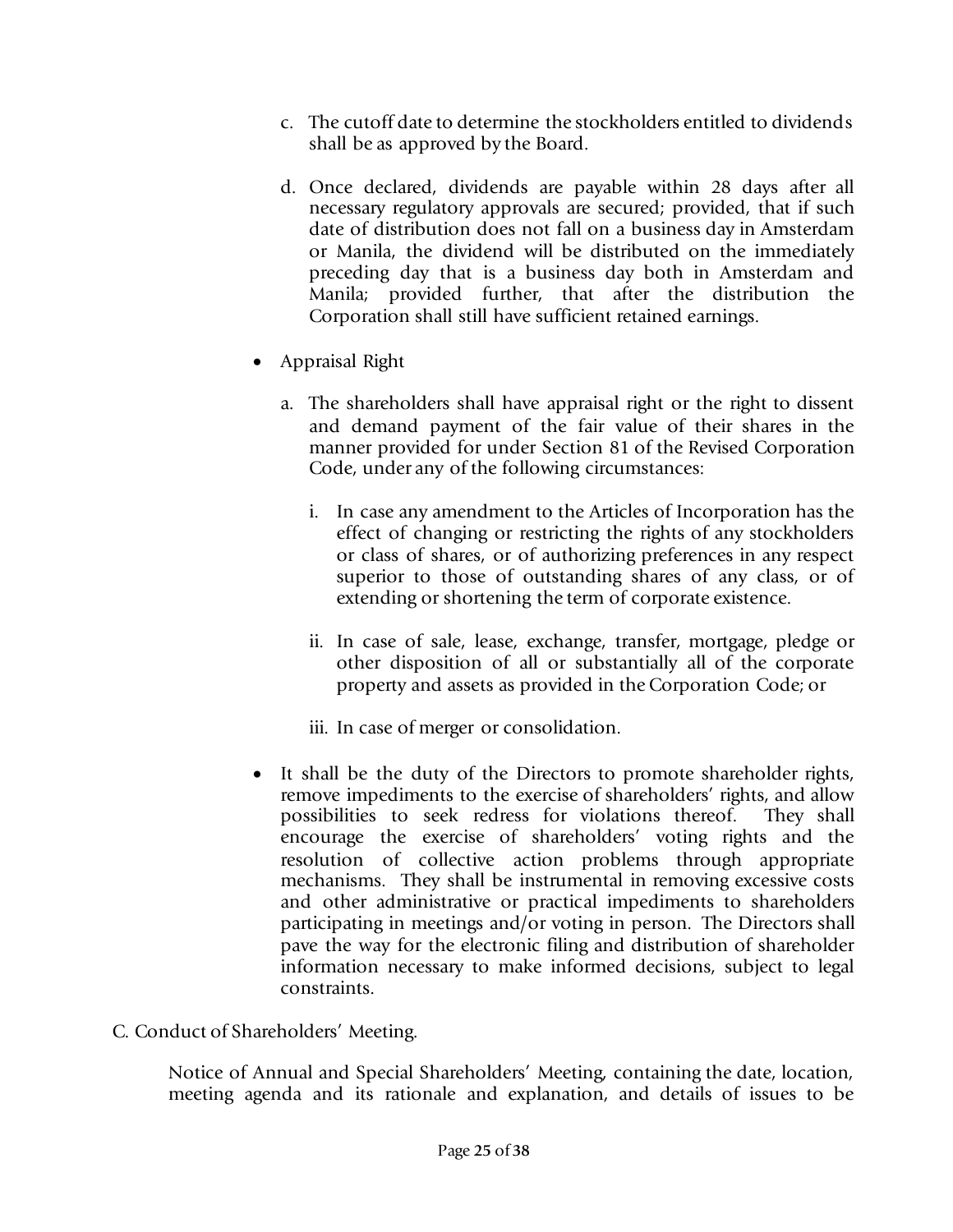deliberated upon and approved or ratified at the meeting, among others, shall be sent to the shareholders at least 21 days before the scheduled meeting.

After the Shareholders' Meeting, results of the votes on matters taken thereat shall be made publicly available the next working day. Minutes of the said meeting shall likewise be available on the company website within five (5) business days from the date of the meeting.

### **VII. MONITORING AND ASSESSMENT**

A. Each Board Committee shall report regularly to the Board of Directors.

- B. The Compliance Officer shall establish an evaluation system to determine and measure compliance with this Manual. Any violation of the provisions of this Manual shall subject the responsible officer or employee to the appropriate penalty provided for under Part 8 of this Manual.
- C. The establishment of such evaluation system, including the features thereof, shall be disclosed in such form of report that is applicable to the Corporation, as may be required by the applicable regulator. The adoption of such performance evaluation system must be covered by a Board approval.
- D. The Compliance Officer's report on compliance with this Manual shall be submitted to the Corporation's Supervising Government Agencies annually and shall include, among others, the following disclosures:
	- 1. Timeliness and regularity of meetings of all Board Committees;
	- 2. Directors' possession of all qualifications and none of the disqualifications required by the Code of Corporate Governance;
	- 3. Directors' attendance in required seminars on corporate governance; and
	- 4. Consistency of business processes and practices with the best practices requirement of this Manual.
- E. This Manual shall be subject to annual review unless the frequency is amended by the Board.
- F. All business processes and practices being performed within any department or business unit that are not consistent with any portion of this Manual shall be revoked unless modified or upgraded to be in conformity with the Manual.

## **VIII. PENALTIES FOR NON-COMPLIANCE WITH THE MANUAL**

A. To strictly observe and implement the provisions of this Manual, the following penalties shall be imposed, after notice and hearing, on the Corporation's Directors,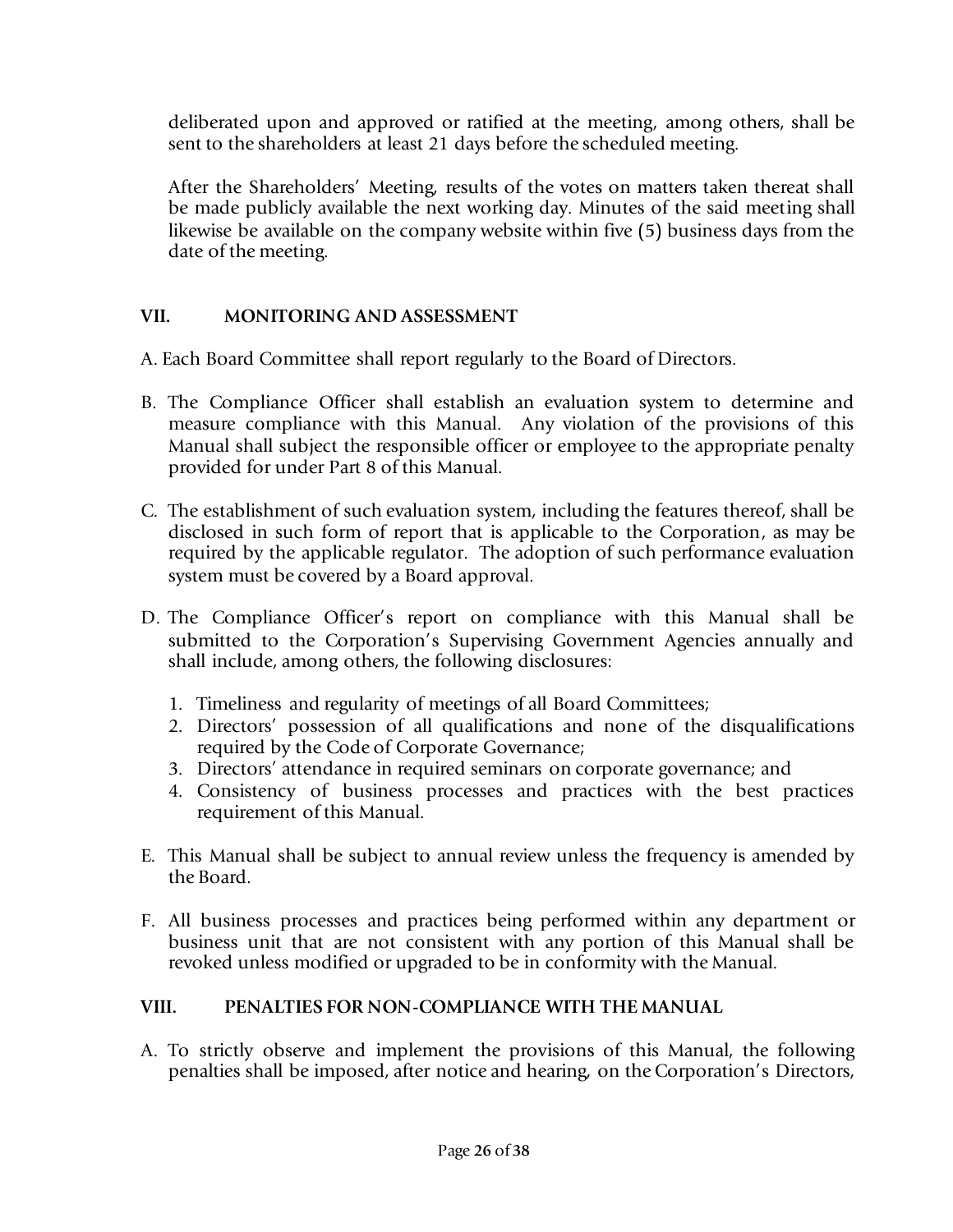officers, staff, subsidiaries and affiliates and their respective Directors, officers and staff, in case of violation of any of the provision of this Manual:

- 1. Reprimand, for a first violation;
- 2. Suspension from office, for a second violation. The duration of the suspension shall depend on the gravity of the violation; and
- 3. The maximum penalty of removal from office, for a third violation.
- B. The commission of a third violation of this Manual by a member of the Board shall be a sufficient cause for his removal from Directorship.
- C. The Compliance Officer shall be responsible for determining violation/s and shall recommend to the Chairman of the Board, after notice and hearing, the proper penalty for such violation, for further review and approval of the Board.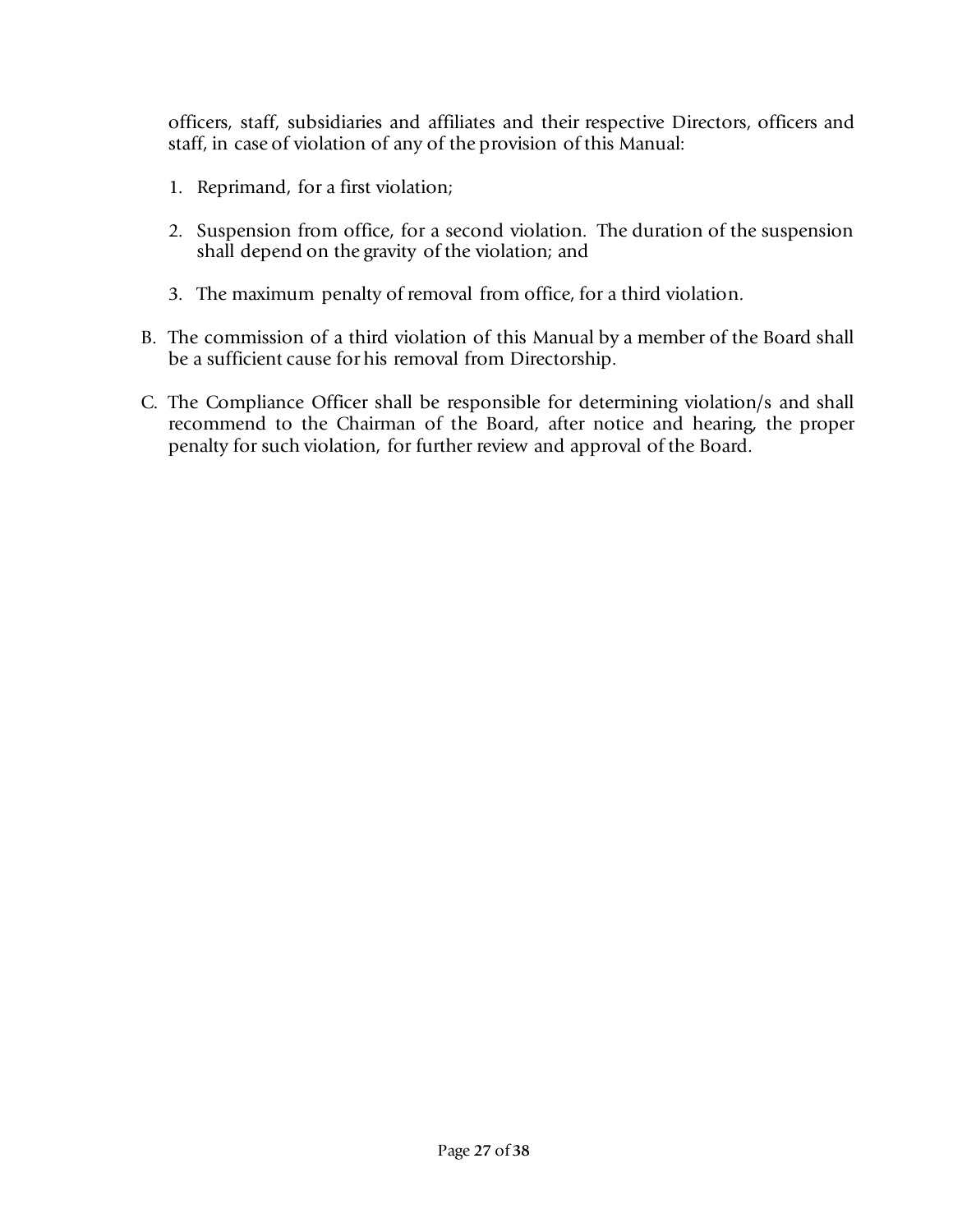#### **Annex "A" Board Charter**

This Charter sets out:

- The duties and responsibilities of the Board of Directors (the "Board");
- The position description for the Chairman;
- ⚫ The position description for the Chief Executive Officer;
- The position description for the Directors;
- ⚫ The position description for the Independent Directors;
- ⚫ The position description for the Chairs of the Board Committees; and
- ⚫ The corporate governance practices and policies that apply to the Board.

#### **Purpose of the Charter**

As part of the Sun Life Financial group, the Corporation has available to it international risk management policies and procedures, and enterprise-wide functional review and reporting. The purpose of this charter is to specify how the Corporation is governed so as to promote good corporate governance of the Corporation and protect the interests of shareholders.

This Charter shall be read in conjunction with the Corporation's By-laws when and as applicable.

### **Composition of Board**

The Board shall consist of at least five (5) directors, who possess the necessary qualifications to effectively participate and help secure objective, independent judgment on company affairs and to substantiate proper checks and balances. It shall be headed by a competent and qualified Chairperson. It shall be composed of directors with a collective knowledge, experience or expertise that is relevant to the company's industry. There must be an appropriate mix of competence and expertise in the Board and its members remain must qualified for their positions individually and collectively, to enable it to fulfill its roles and responsibilities and respond to the needs of the organization based on the evolving business environment and strategic direction.

Any appointment of directors must be approved by Sun Life Financial Inc. ("SLF") in accordance with its corporate requirements. Each Director shall possess the attributes set out in the Position Description for Directors. In addition, the Directors must possess the necessary skills, competence and experience in terms of management capabilities, preferably in the field of insurance or insurance-related disciplines in accordance with IC Circular Letter No. 2020-71, referred to in the Revised Code of Corporate Governance for Insurance Commission Regulated Companies.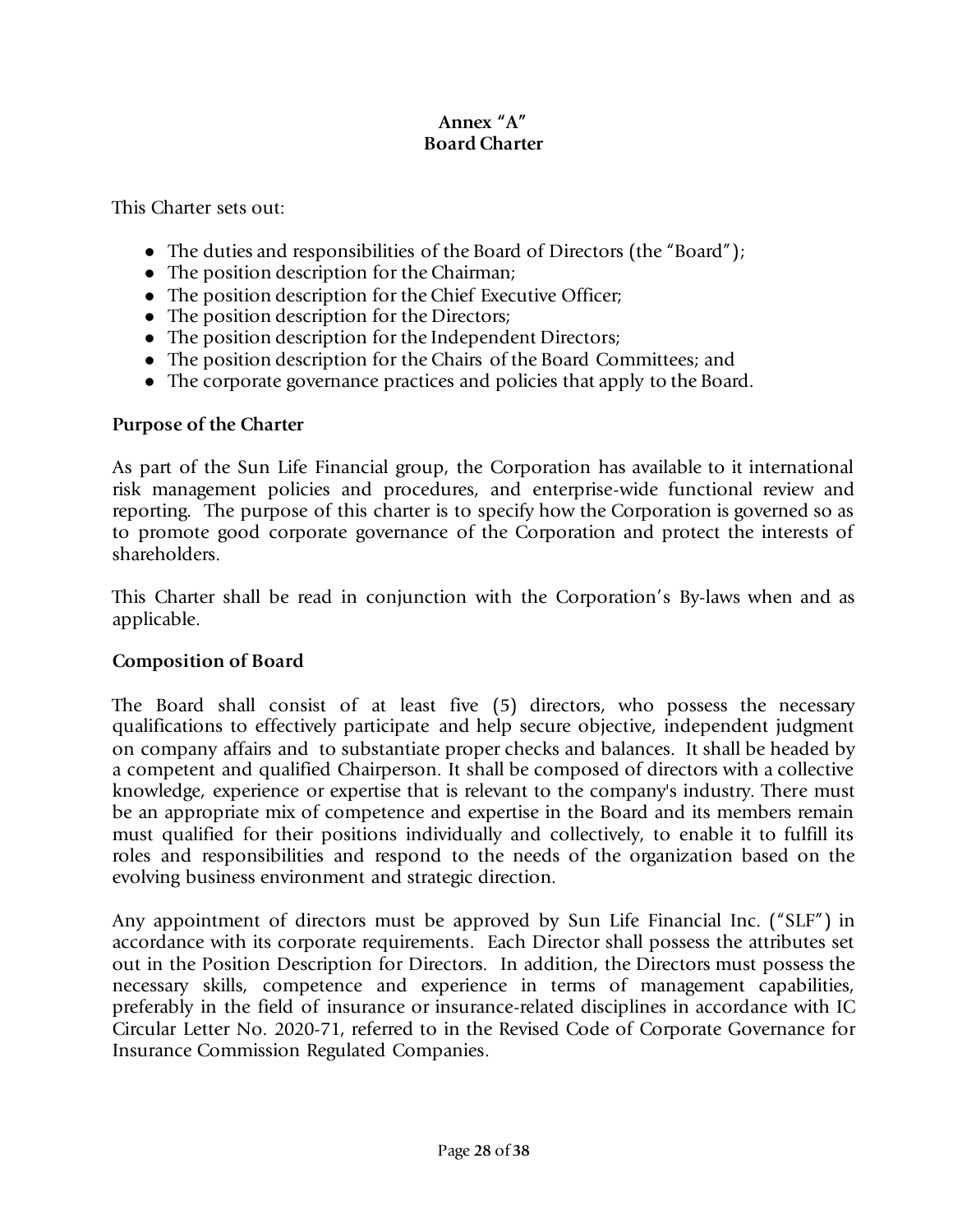The Board must include at least one (1) Director who is not a Corporation employee whose direct or primary responsibilities include the business or operations conducted on behalf of the Corporation ("Management"). The Board must also include at least two (2) Directors who are independent. Subject to the requirements from time to time of the SLF Board of Directors and the SLF Chief Executive Officer, both of these requirements may be satisfied by the same person.

## **Structure and Operations**

A schedule of regular Board and Board Committee meetings will be circulated to the Directors prior to the commencement of a calendar year. Confirmation of the date, time and place of regular meetings will be sent to the Directors approximately two (2) weeks in advance of regularly scheduled meetings. Special meetings may be called at any time subject to the requirements set out in the Corporation's By-laws.

A quorum at any meeting of the Board shall be a majority of the Directors as fixed in the Corporation's Articles of Incorporation.

On an annual basis, the Board of Directors will review this Corporation's Board Charter and Committee Charter(s) and approve changes as necessary. The Charter(s) will be kept in the office of the Corporate Secretary and will be available for inspection by the Directors and the stockholders during regular business hours.

At each regularly scheduled meeting of Directors that is attended by representatives of the external auditor or by internal audit personnel or both, there should be an *in camera*  meeting between the non-Management Directors and the external auditor, and between the non-Management Directors and the internal audit personnel, unless the non-Management Directors and the external auditors or internal audit personnel respectively indicate that there is no need for a meeting at that time.

## **Duties and Responsibilities of the Board of Directors**

The Board of Directors is responsible for supervising the management of the business and affairs of the Corporation. The Board performs the following overall stewardship responsibilities either directly or through the Committee(s) of the Board.

## **Board of Directors**

- In conjunction with SLF, planning the Board size and composition, establishing Committee(s) of the Board, and determining Director compensation.
- In conjunction with SLF, maintaining a formal orientation program and an ongoing education program for Independent Directors.
- In conjunction with SLF, establishing corporate governance practices and policies.
- Assessing its effectiveness, the effectiveness of the Committee(s) of the Board, the effectiveness of the Independent Directors of the Board and the effectiveness of individual Directors on an annual basis.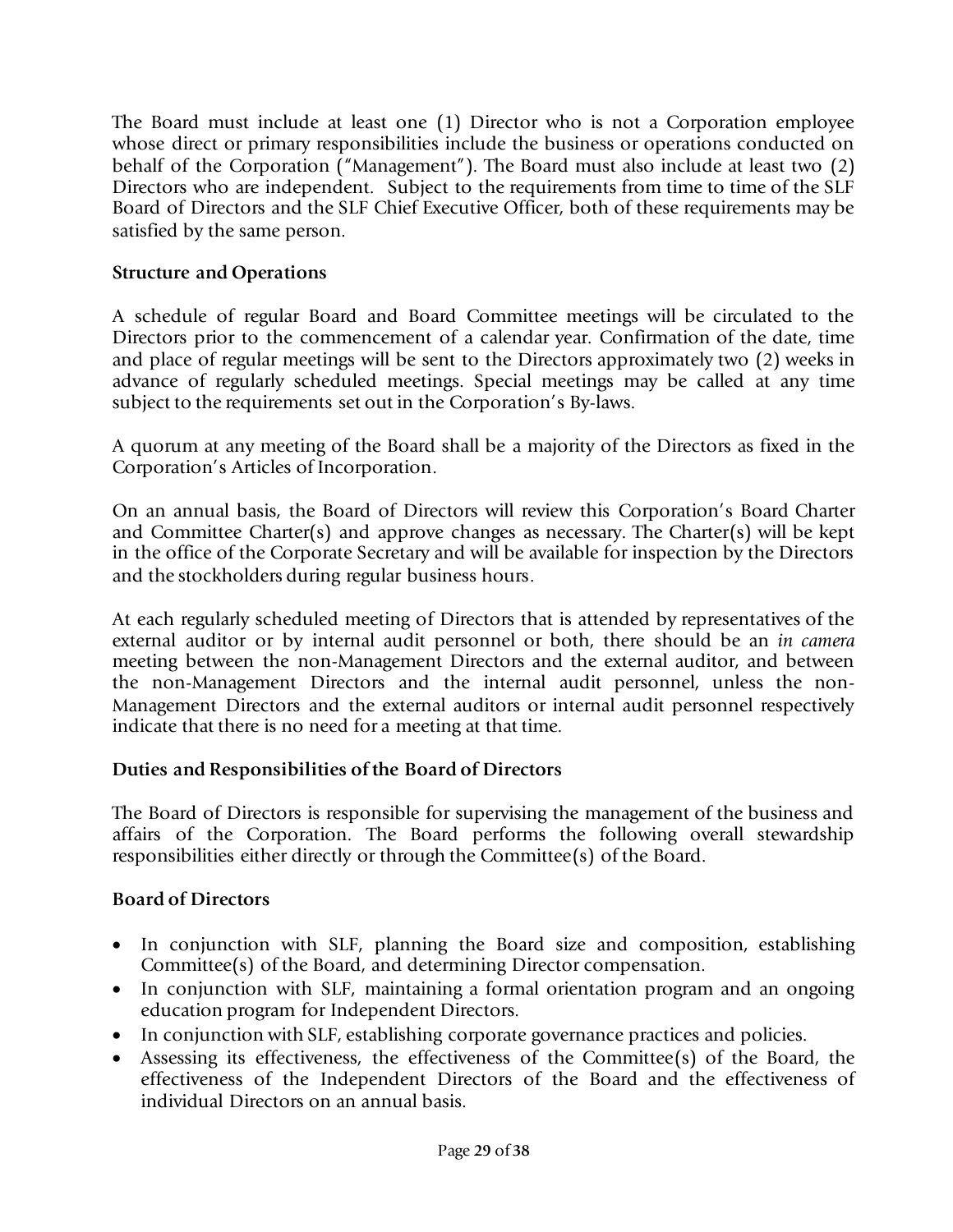- New Directors shall undergo training on Sun Life policies and guidelines, corporate governance practices, corporate structure, legal and regulatory framework, and other matters that would enable them to effectively discharge their duties and responsibilities.
- It is the policy of the Corporation to encourage the directors to attend on-going or continuous professional education programmes.

#### **Senior Management**

- In conjunction with SLF, selecting, evaluating and, if necessary, replacing the Chief Executive Officer of the Corporation and other members of senior management.
- Delegating to management powers to manage the Corporation.
- In conjunction with SLF, overseeing succession planning for senior management positions, including directors and key officers, and adopting a retirement policy.
- In conjunction with SLF, reviewing the remuneration of senior management.
- Advising and counselling the Chief Executive Officer of the Corporation.

### **Strategy**

- In conjunction with SLF, reviewing the effectiveness of the strategic planning process, approving business objectives and strategic plans on an annual basis.
- In conjunction with SLF, monitoring corporate performance against these objectives and plans on an ongoing basis.

### **Risk Management, Capital Management, and Internal Controls**

- Approving and reviewing compliance with policies and procedures for the management and control of risk, including capital management, and the internal control and management information systems that provide reasonable assurance as to the reliability of the Corporation's financial information and the safeguarding of its assets.
- Reviewing compliance with legislative and regulatory requirements.

### **Material Transactions**

• Reviewing and approving material investments, divestments, restructuring and other transactions.

### **Financial Reporting**

- Reviewing and approving the annual financial statements.
- Reviewing and monitoring the quarterly financial results.
- Establishing and overseeing the Corporation's accounting and financial management systems.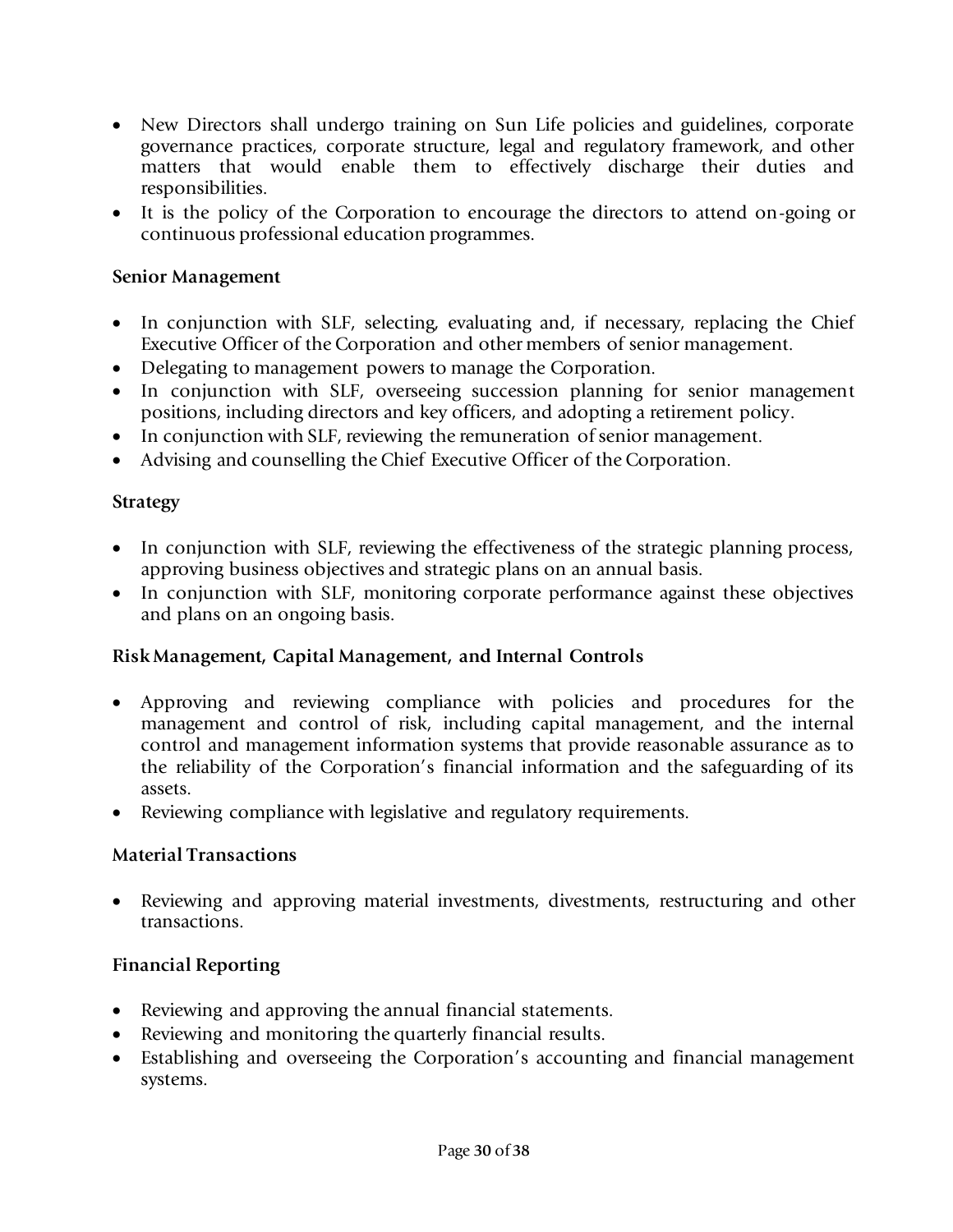### **Communication and Disclosure**

• Approving the financial results for reporting to SLF and, if required, other stakeholders on a timely basis.

## **Other**

- In conjunction with SLF, engaging any special advisors it deems necessary from time to time to provide independent advice, at the expense of the Corporation.
- Performing such other functions as prescribed by law or as assigned to the Board in the Corporation's governing documents.

## **Position Description for the Chairman**

The Chairman of the Board provides leadership to assist the other Directors in carrying out their responsibilities and to enhance the effectiveness and cohesion of the Board as a whole. The Chairman should encourage open discussion and debate at Board meetings and have frequent dialogue with other directors and senior management.

The Chairman guarantees that the Board receives accurate, timely, relevant, insightful, concise, and clear information to enable it to make sound decisions.

The Chairman works with senior management to set the Board agenda, chairs Board meetings, and ensures that there is adequate time at Board meetings for discussion of relevant issues, taking into account all other relevant management processes and procedures.

The Chairman ensures that the meeting's agenda focuses on strategic matters, including the overall risk appetite of the corporation, taking into account the developments in the business and regulatory environments, key governance concerns, and contentious issues that will significantly affect operations

The Chairman facilitates discussions on key issues by fostering an environment conducive for constructive debate and leveraging on the skills and expertise of individual directors and ensures that the Board sufficiently challenges and inquires on reports submitted and representations made by Management.

The Chairman makes sure that performance of the Board is evaluated at least once a year and discussed or followed up on if necessary.

The Chairman is responsible for ensuring that appropriate orientation and training programs, and an ongoing education program, for new Independent Directors are in place and, in consultation with the Chief Executive Officer and the Corporate Secretary of SLF, for ensuring that any Independent Directors are appropriately compensated in their capacity as Directors.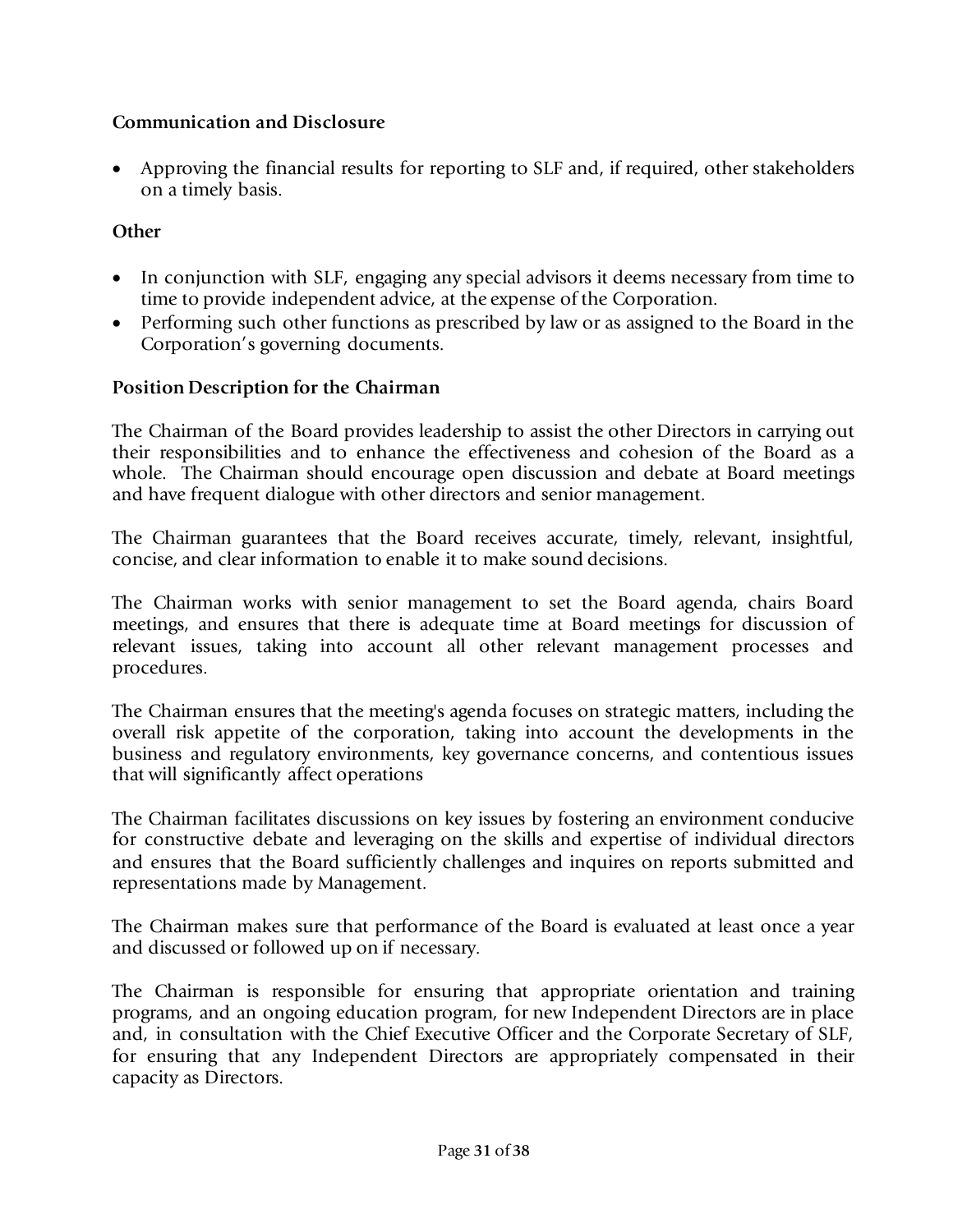## **Position Description for the Chief Executive Officer of the Corporation ("CEO")**

The CEO is a Director. The CEO is responsible for the day-to-day management of the Corporation to provide business direction and operation leadership for the benefit of the Corporation and enhance shareholder value and ensure sound internal controls.

### **Duties and Responsibilities**

The principal duties and responsibilities of the CEO include:

- Providing leadership for the management of the Corporation.
- Implementing and reporting to the Board on the Corporation's strategy.
- Overseeing the realization of the Corporation's objectives.
- Providing all such information to the Board as and when necessary to enable the Board to effectively monitor the performance of management.
- Determines the corporation's strategic direction and formulates and implements its strategic plan on the direction of the business.
- Communicates and implements the corporation's vision, mission, values and overall strategy and promotes any organization or stakeholder change in relation to the same.
- Oversees the operations of the corporation and manages human and financial resources in accordance with the strategic plan.
- Has a good working knowledge of the corporation's industry and market and keeps up-to-date with its core business purpose.
- Directs, evaluates and guides the work of the key officers of the corporation.
- Manages the corporation's resources prudently and ensures a proper balance of the same.
- Provides the Board with timely information and interfaces between the Board and the employees.
- Builds the corporate culture and motivates the employees of the corporation.
- Serves as the link between internal operations and external stakeholders.

### **Position Description for the Directors**

The Board of Directors, as a whole, is responsible for managing and supervising the business and affairs of the Corporation. Each Director participates in fulfilling the Board's stewardship role by acting honestly and in good faith with a view to the best interests of the Corporation (fiduciary duty) and exercising the care, diligence and skill that a reasonably prudent person would exercise in comparable circumstances (duty of care).

### **Duties and Responsibilities**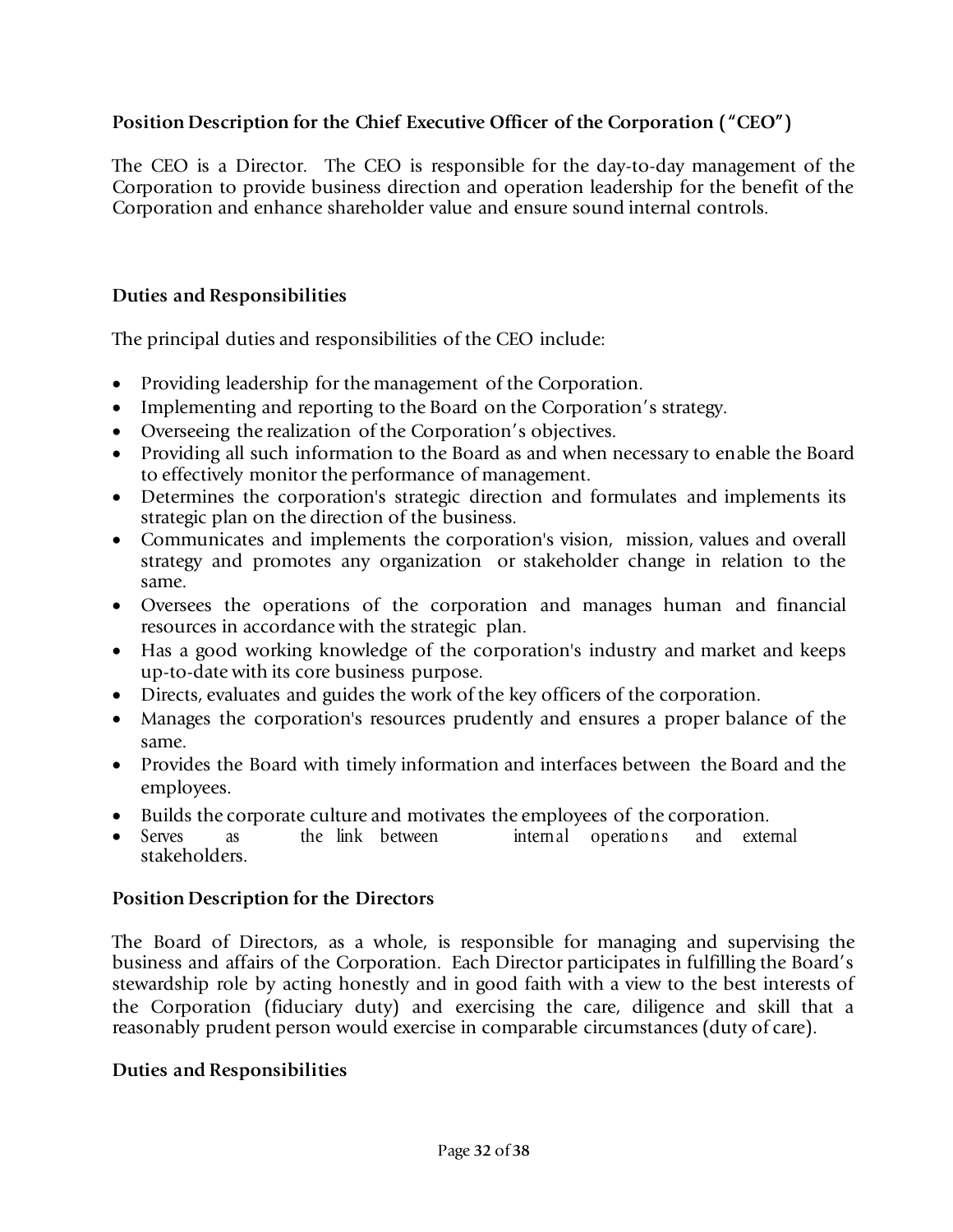The principal duties and responsibilities of each Director include:

- Acting in the highest ethical manner and with integrity in all personal, business and professional dealings.
- Confirming compliance with the SLF Code of Business Conduct on an annual basis and maintaining the confidentiality of corporate information and Board deliberations.
- Understanding the SLF vision and strategic objectives as they apply to the Corporation.
- Becoming knowledgeable of SLF's and the Corporation's businesses and the financial services sectors in which it operates within a reasonable time of joining the Board.
- Understanding the Corporation's current corporate governance policies and practices, the Charters of the Board and of each Committee on which he or she serves.
- Preparing thoroughly for each Board and Committee meeting by reviewing the materials sent to Directors in advance of meetings.
- Attending Board and Committee meetings, and actively participating in deliberations and decisions in an objective manner, whether in person or through tele-/ videoconferencing, unless prevented by illness, death in the immediate family, serious accidents, or other analogous causes. Informing himself or herself of significant matters dealt with at meetings not attended. Reviewing Board and Committee meeting materials and if necessary, are expected to ask the necessary questions or to seek clarifications and explanations.
- Disclosing any personal interest or conflict of interest in relation to any matter to be considered by the Board. Abstaining from taking part in the deliberations for the same.
- Notifying the Board and assessing whether his present responsibilities and commitment to the Corporation will be affected, before accepting a directorship in another company.

## **Director Attributes**

The Board of Directors believes that each Director should exhibit the following characteristics while executing his or her duties:

- Integrity
- Accountability
- Independent and informed judgment
- Commitment
- Diligence
- Knowledgeable of business issues and financial matters
- Ability to communicate openly and work effectively with fellow Directors and Management

## **Position Description for the Independent Director**

A Director is considered independent by the Corporation if the Director is independent of Management and free of any business or other relationship that could materially interfere with or influence the exercise of his unfettered and independent judgment or be perceived to do so.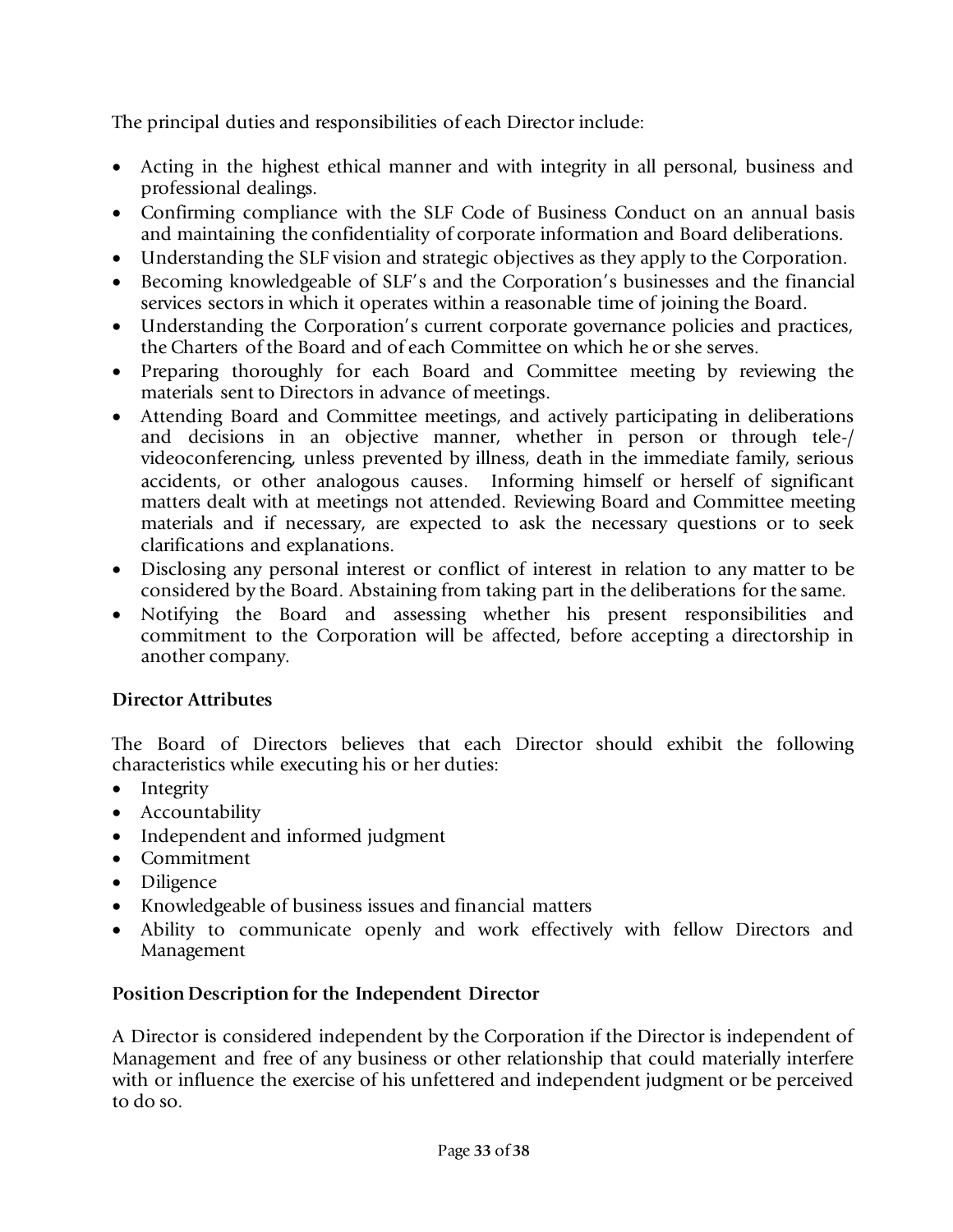An Independent Director refers to a personwho:

- a. is not or was not a regular director, officer or employee of the covered entity, its subsidiaries, affiliates or related companies during the past three (3) years counted from the date of his election/appointment;
- b. is not or was not a regular director, officer, or employee of the covered entity's substantial stockholders and their related companies duringthe past three (3) years counted from the date of his election/appointment;
- c. is not an owner of more than two percent (2%) of the outstanding shares or a stockholder with shares of stock sufficient to elect one (1) seat in the board of directors of the covered entity, or in any of its related companies or of its majority corporate shareholders;
- d. is not a relative by affinity or consanguinity within the fourth (4th) degree of a director, officer, or stockholder holding shares of stock sufficient to elect one (1) seat in the board of the covered entity or any of its related companies or of any of its substantial stockholders;
- e. is not acting as a nominee or representative of any director or substantial shareholder of the covered entity, any of its related companies or any of its substantial shareholders;
- f. is not or was not retained as professional adviser, auditor, consultant, agent or counsel of the covered entity, any of its related companies or any of its substantial shareholders, either in his personal capacity or through his firm during the past three (3) years counted from the date of his election/appointment;
- g. is independent of management and free from any business or other relationship, has not engaged and does not engage in any transaction with the covered entity or with any of its related companies or with any of its substantial shareholders, whether by himself or with other persons or through a firm of which he is a partner or a company of which he is a director or substantial shareholder, other than transactions which are conducted at arm's length and could not materially interfere with or influence the exercise of his judgment;
- h. was not appointed in the covered entity, its subsidiaries, affiliates orrelated companies as Chairman "Emeritus", "Ex-Officio", Regular Directors, Officers or Members of any Advisory Board, or otherwise appointed in a capacity to assist the board of directors in the performance of its duties and responsibilities during the past three (3) years counted from the date of his election/appointment;
- i. is not affiliated with any non-profit organization that receives significant funding from the covered entity or any of its related companies or substantial shareholders; and,
- j. is not employed as an executive officer of another company where any of the covered entity's executives serve as regular directors.

Related company refers to (a) the covered entity's holding/parent company; (b) its subsidiary or affiliate; (c) subsidiaries of its holding/parent company; or (d) a corporation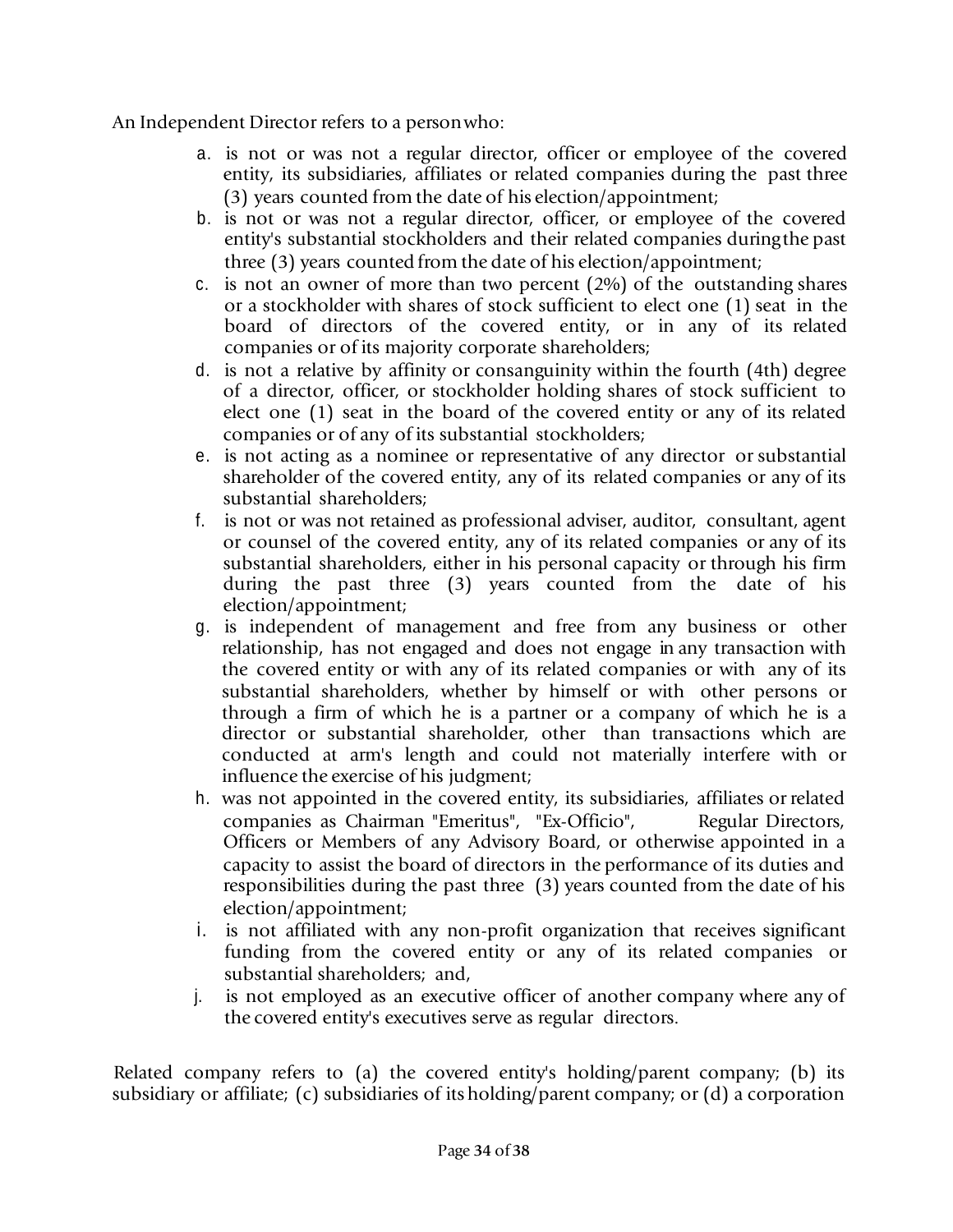where a covered entity or its majority stockholder own such number of shares that will allow/enable such person or group to elect at least one (1) member of the board of directors or a partnership where such majority stockholder is a partner.

Independent directors shall have a maximum cumulative term of nine (9) years, after which the independent director shall be perpetually barred from re-election as such in the same company. He may however, continue to qualify for nomination and election as a non-independent director. Subject to meritorious justification and shareholder approval during the annual stockholders meeting, the Board may retain an independent director who has served as such for nine (9) years.

## **Duties and Responsibilities**

The principal duties and responsibilities of the Independent Director include:

- Acting in the highest ethical manner and with integrity in all personal, business and professional dealings.
- Being aware of the legal and regulatory obligations as an independent non-executive director of the Corporation and notifying the Board immediately upon the occurrence of, or if becoming aware of, any matter which may affect his independence.
- Committing to provide the scope of services as agreed including but not limited to providing services with reasonable care and skill and to the best of his ability.
- Committing to observe the confidentiality of information and materials of SLF and the Corporation as provided for him and agree to keep them under safe custody and possession.

### **Position Description for the Chairs of Board Committees**

The Chair of a Committee of the Board of Directors is responsible for providing leadership to enhance effective and independent functioning of the Committee in order that the Committee may fulfil its duties and responsibilities as outlined in the Committee Charter.

### **Duties and Responsibilities**

The principal duties and responsibilities of each Committee Chair include:

- Reviewing and approving the agenda for each meeting of the Committee. The Committee Chair may consult or meet with the Chief Executive Officer of the Corporation, members of Management or other advisors as part of the agenda and meeting preparation process.
- Chairing Committee meetings, ensuring that there is adequate time at Committee meetings for discussion of relevant issues and for the Committee members to meet privately.
- Reporting to the Board of Directors on the Committee's activities following each meeting and presenting recommendations to the Board of Directors on matters that require Board approval.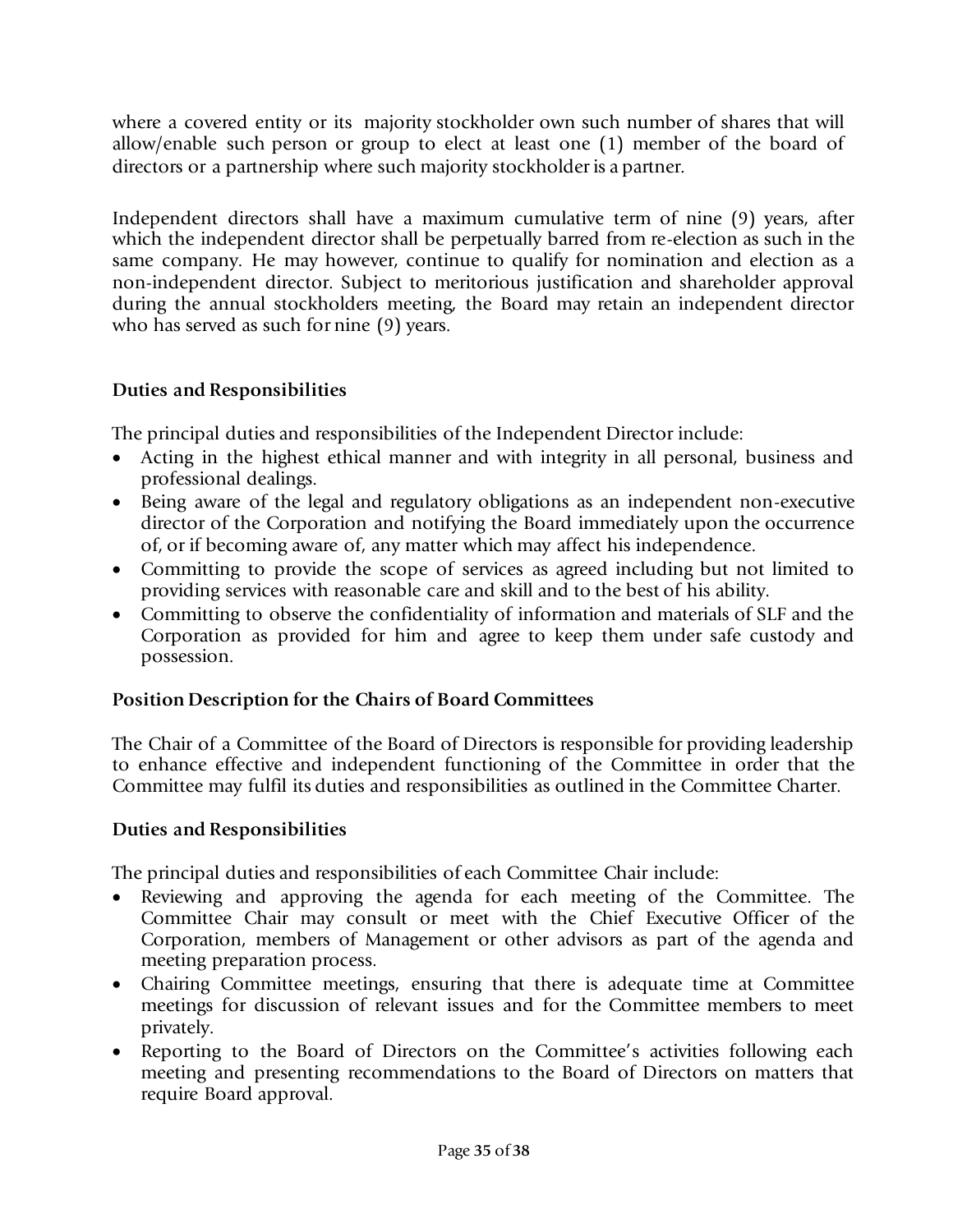- Leading an annual review of the adequacy of the Committee Charter.
- Leading an annual evaluation of the effectiveness of the Committee.

#### **Corporate Governance Policies and Practices**

#### **Election of Directors and Term of Office**

Under the By-Laws of the Corporation, Directors will be elected during each regular meeting of stockholders and shall hold office for one (1) year and until their successors are elected or qualified; provided that, Independent Directors shall have a term limit of nine (9) years, subject to such maximum term limits that may be imposed by law or by the Insurance Commission.

#### **Board Diversity**

The Corporation adopts a policy on Board diversity. It accepts nominations for directorship of individuals of all ages, ethnicity, culture, skill, competence, knowledge, and gender. The Company recognizes that a diversified Board contributes to optimal decisionmaking.

#### **Director Retirement**

Management Directors, and Directors who are otherwise employed by SLF or any of its affiliates, must tender their resignation from the Corporation Boards with effect no later than the last day of their employment with the Corporation or the affiliate, as applicable.

#### **Attendance at Board and Committee Meetings**

Any Director who does not, in two (2) consecutive years, attend at least 75% of the regularly scheduled meetings of the Board and the Board Committee(s) to which he or she is assigned, must tender a written offer to resign to the Chairman of the Board, and, if the Director is an Independent Director, to the Chief Executive Officer, or if the Director is not independent*,* to the General Counsel, of SLF*.* The Corporate Secretary of the Corporation will, during the first quarter of each year, advise the Chairman of the Corporation and the Corporate Secretary of SLF, of the Directors' attendance records.

#### **Change of Occupation**

Any independent Director whose principal employment changes materially from that which he held when elected to the Board (including retirement from his principal employment) must notify the Chairman and the Chief Executive Officer of the Corporation and of SLF and tender a written offer to resign if requested.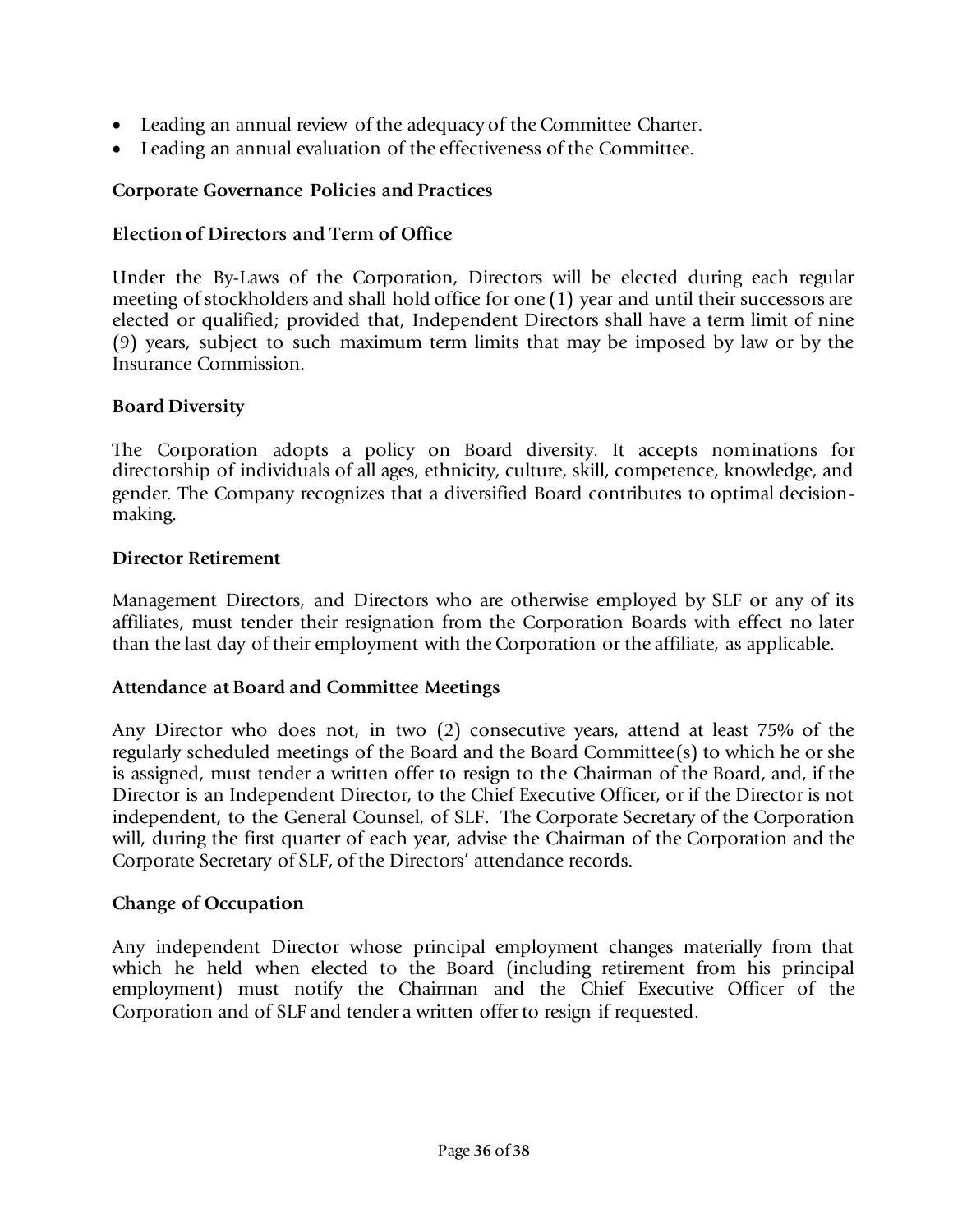### **Onboarding/Orientation and Continuing Training For Directors**

It is expected that all Directors other than independent Directors will have sufficient experience and knowledge of the business before they are nominated for membership on the Board. These Directors will be advised of their legal duties by the General Counsel of the Corporation or of Sun Life Financial Asia.

Independent Directors will be provided with appropriate education and training and be informed of the Corporation's and SLF's internal policies and procedures as appropriate, including written materials including those that outline the organization of the Board and its Committee(s), the powers and duties of Directors, the required standards of performance for Directors, the Sun Life Financial Code of Business Conduct, and this Charter.

The orientation program for first-time directors and relevant annual continuing training for all directors aim to promote effective board performance and continuing qualification of the directors in carrying-out their duties and responsibilities. The orientation program for first-time directors shall be for at least eight (8) hours, while the annual continuing training shall be for at least four (4) hours.

All directors should be properly oriented upon joining the board. This ensures that new members are appropriately apprised of their duties and responsibilities, before beginning their directorships. The orientation program covers IC-mandated topics on corporate governance and an introduction to the company's business, Articles of Incorporation, and Code of Conduct.

The annual continuing training program makes certain that the directors are continuously informed of the developments in the business and regulatory environments, including emerging risks relevant to the Corporation. It involves courses on corporate governance matters relevant to the Corporation, including audit, internal controls, risk management, sustainability and strategy.

IC-mandated topics on corporate governance include the following:

- a. Code of Corporate Governance for IC Regulated Companies;
- b. ACGS and IC Annual Corporate Governance Report;
- c. Board Responsibilities;
- d. Illegal activities of corporations/ directors/officers;
- e. Protection of minority shareholders;
- f. Liabilities of directors;
- g. Confidentialities;
- h. Conflict of interest;
- i. RPT;
- j. Enterprise Risk management; and
- k. Case studies and Financial Reporting and Audit.